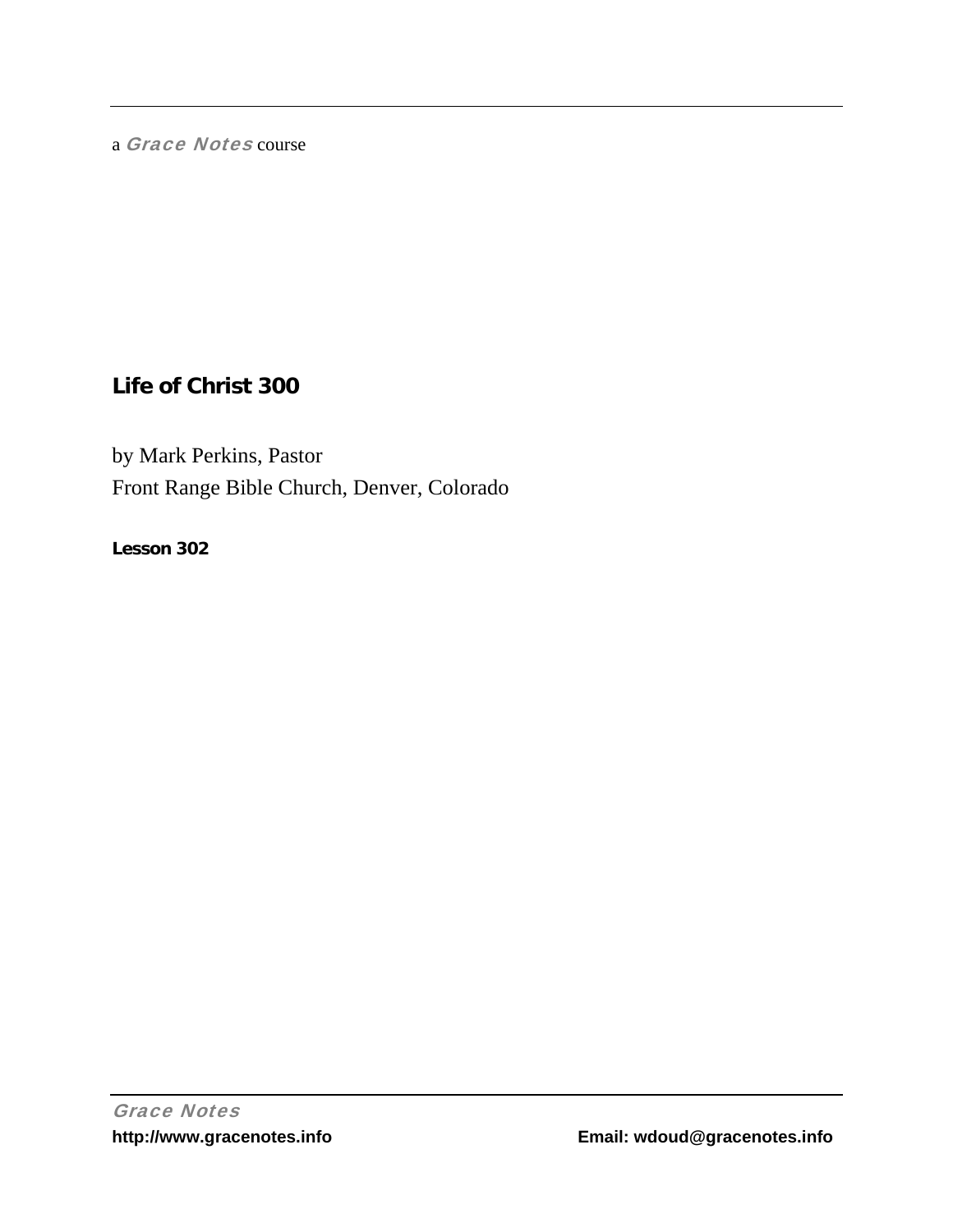## Life of Christ 302

## **Contents**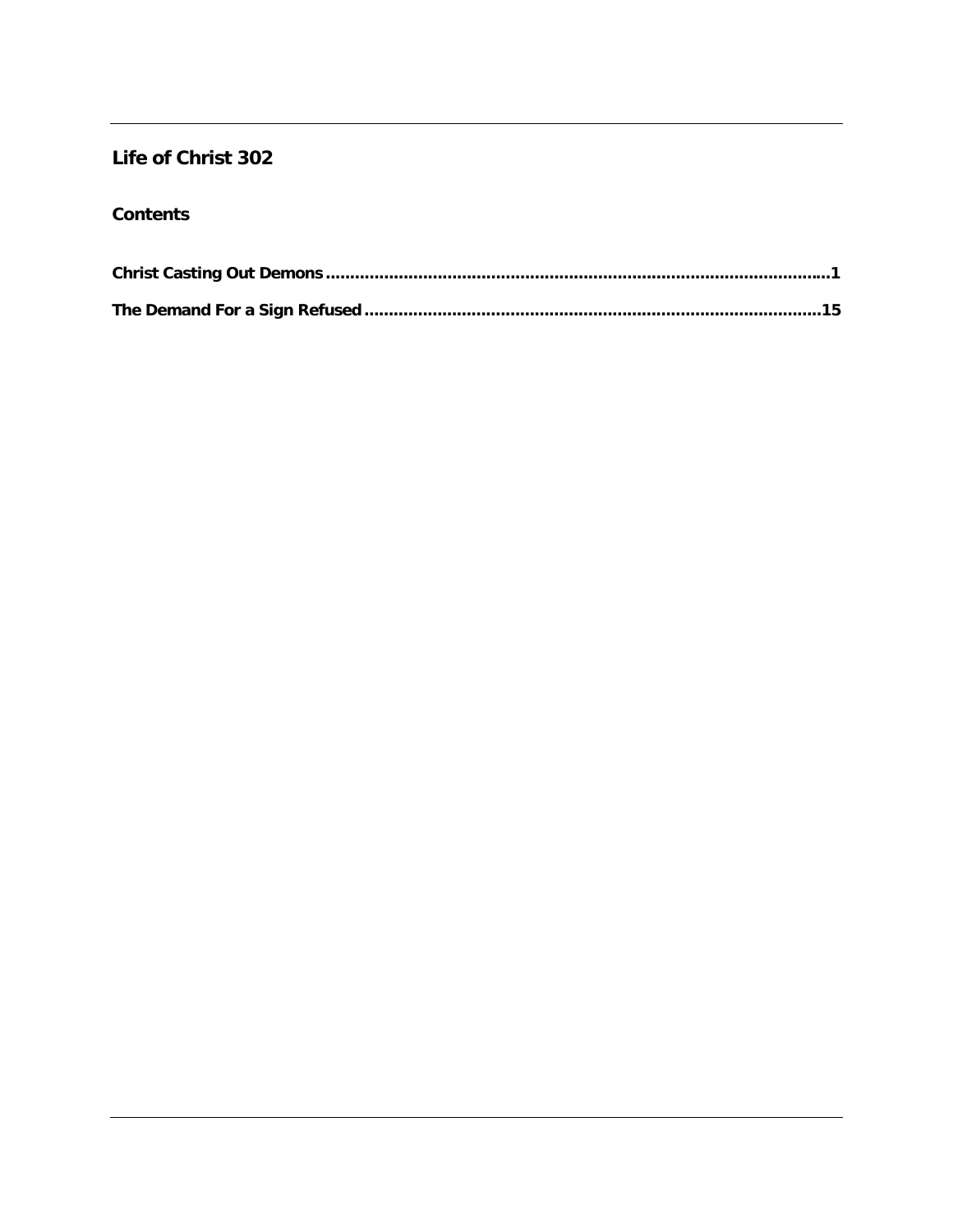## **Christ Casting Out Demons**

Accusations about Christ's Use of Authority to Cast out Demons

#### **Matthew 12:2237. "**

Then a man, demonically blind and mute, was brought to Him, and He healed him, so the mute spoke and saw.

And all the crowds were thunderstruck and were saying, 'This man is not the son of David, is He?'

And the Pharisees after hearing [this] said, 'This man does not cast out the demons except by Beelzebub ruler of the demons.'

And after knowing their inward fuming He said to them, 'Every kingdom after being divided against itself is laid waste and every city or house after being divided against itself will not stand.

And if Satan casts out Satan, he is divided against himself; therefore how will his kingdom stand?

And if I by Beelzebub cast out demons, by whom do your sons cast out? For this reason they will be your judges.

But if by the Spirit of God I cast out the demons, then the kingdom of God has come upon you.

Or how is someone able to enter into the house of the strong man and steal his vessel unless first he binds the strong man? And then he will plunder his house.

The one who is not with Me is against Me, and the one who does not gather with me scatters.

For this reason I say to you, every sin and blasphemy will be forgiven men, but the blasphemy against the Holy Spirit will not be forgiven.

And whoever says a word against the Son of Man, it will be forgiven him; but whoever speaks against the Holy Spirit, it will not be forgiven neither in this age nor in the one coming.

Either make the tree good and its fruit good, or make the tree bad and its fruit bad; for the tree is know from the fruit.

Brood of vipers, how are you being evil able to speak good? For from the abundance of the heart the mouth speaks.

The good man casts out good from the good treasure, and the evil man casts out evil from the evil treasure.

But I say to you that every useless word which men speak they will pay back concerning the word of it in the day of judgment;

for from your words you will be justified, and from your words you will be condemned."

**Mark 3:2030.** And He came into a house; and the crowd came together again, so that it is not possible for them to even eat bread.

And after hearing they went out from His side to seize it [bread]. For they were saying that it was amazing.

And the Scribes who came down from Jerusalem were saying that He has Beelzebub and that He casts out demons by the ruler of demons.

And summoning them He spoke to them in parables, "How is Satan to cast out Satan?"

And if a kingdom is divided against itself, that kingdom will not stand.

And if a house is divided against itself, that house will not be able to stand.

And if Satan strives against himself and is divided, he will not be able to stand but he has an end.

But no one is able, entering into the house of a strong man, to steal his vessels, unless first he binds the strong man, and then he plunders his house.

Truly I say to you that every sin will be forgiven the sons of men, and whatever blasphemies they blaspheme;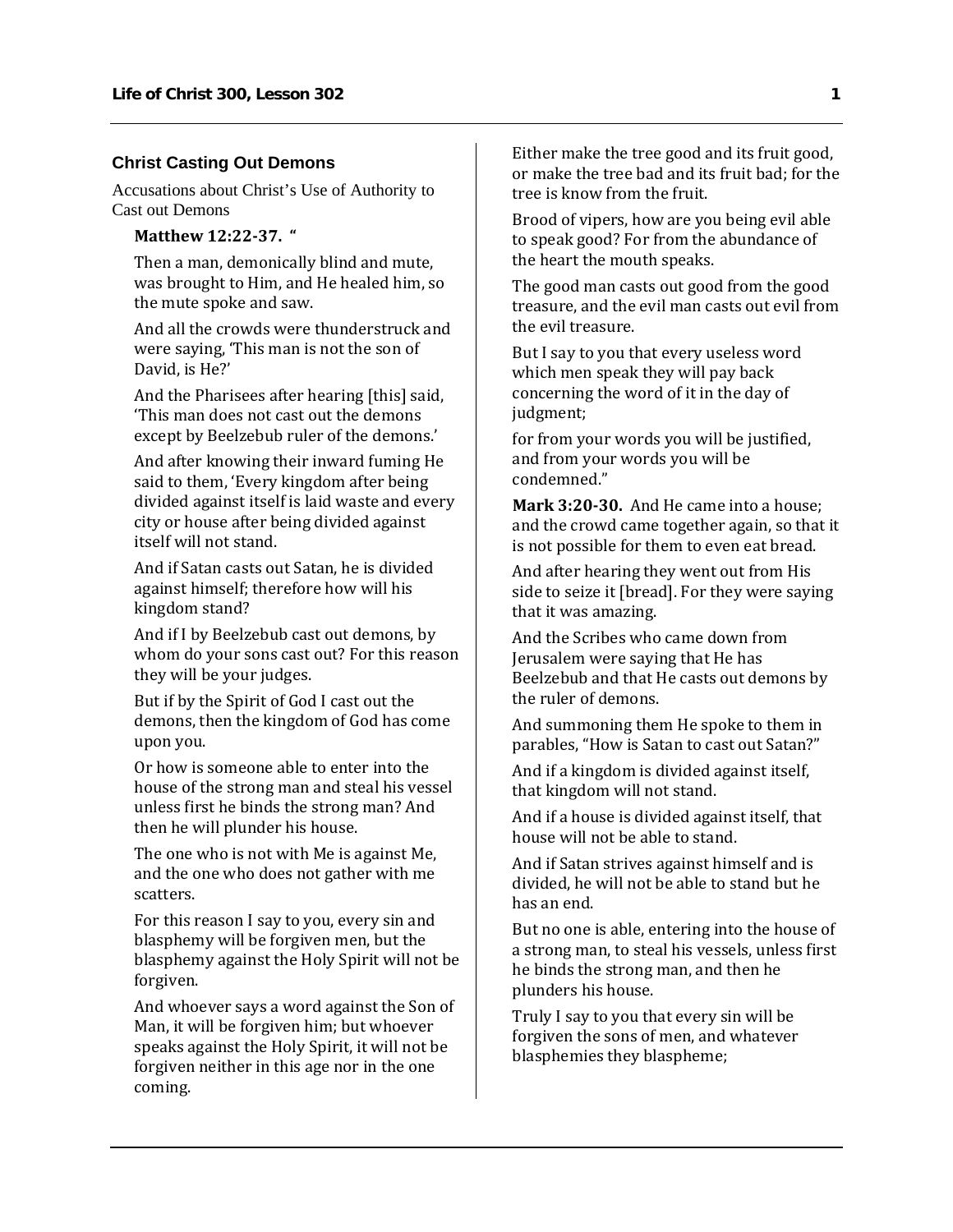but whoever might blaspheme unto the Holy Spirit, he does not have forgiveness ever, but is guilty of eternal sin.

Because they were saying, "He has an unclean spirit."

#### **Outline.**

The setting, Mark 3:20.

The healing, Matthew 12:22.

The response of the crowd, Mark 3:21 and Matthew 12:23

The response of the Scribes and Pharisees, Matthew 12:24 and Mark 3:22.

Christ's reply, Matthew 12:25-32 and Mark 3:23- 29.

Christ's insight and summons, Matthew 12:25a and Mark 3:23a.

The parables of division, kingdom, city, and house, Matthew 12:25b-28 and Mark 3:23b-26.

The parables.

The conclusions.

The parable of the house of the strong man, Matthew 12:29 and Mark 3:27

The principle of enemy-ship, Matthew 12:30.

The blasphemy against the Holy Spirit, Matthew 12:31-32 and Mark 3:28-29.

The reason for Christ's reply, Mark 3:30.

Principles of the spoken word, Matthew 12:32-37. (cf. Mute)

The tree and its fruit, v.33.

The abundance of the heart, v.34.

The treasury, v.35.

The day of judgment and the spoken word, v.36.

The explanation of the principle, v.37.

## **II. Exposition.**

#### **The Setting**

This incident occurred during Christ's itinerant ministry in Galilee, which is portrayed so well in Luke 8:1-3.

He is evangelizing and preaching the kingdom of God, the twelve going around to the cities and

villages with Him, and the women's auxiliary taking care of logistics.

In one of those villages, in a home, this took place.

Of course, crowds are following Him, hoping for a miracle, healing, or exorcism - and a few hoping for more teaching on the kingdom.

And Christ comes to a house, and there the crowd gathers again. In fact it becomes so crowded that they are not able to eat bread.

Literally, 'It is not possible for them to eat bread.'

Mark portrays this with the dramatic present tense of the verb DUNAMAI. By doing so, he draws his readers in, as though they were part of the story, witnessing the events with him.

We would say something like, 'They are packed into the house like sardines.'

The healing, Matthew 12:22.

While Christ and the crowd occupy this house, a man who is demonically blind and mute was brought to him.

Matthew employs the phrase DAIMONIZOMENOS TUPHLOS KAI KOPHOS.

(1) The participle DAIMONIZOMENOS acts just like an adjective here, modifying TUPHLOS 'blind' and KOPHOS 'mute.'

(2) So it wasn't that the man was just blind and mute, but that he had that affliction because he was demon possessed.

The demon who occupied his soul made it so that he could neither see nor speak.

(1) Umm, it was not that the demon himself was blind and mute, but rather that he caused the state.

(2) A disembodied spirit cannot suffer from afflictions which are endemic to the corporeal realm.

(3) It is reasonable to note that demons may cause bodily afflictions and illnesses. And it may even be that they can do so without possessing the body.

In the ancient world the line of distinction between deaf and mute was often blurred. There was very little done for those who could not hear, and so impaired speech was the norm for the deaf.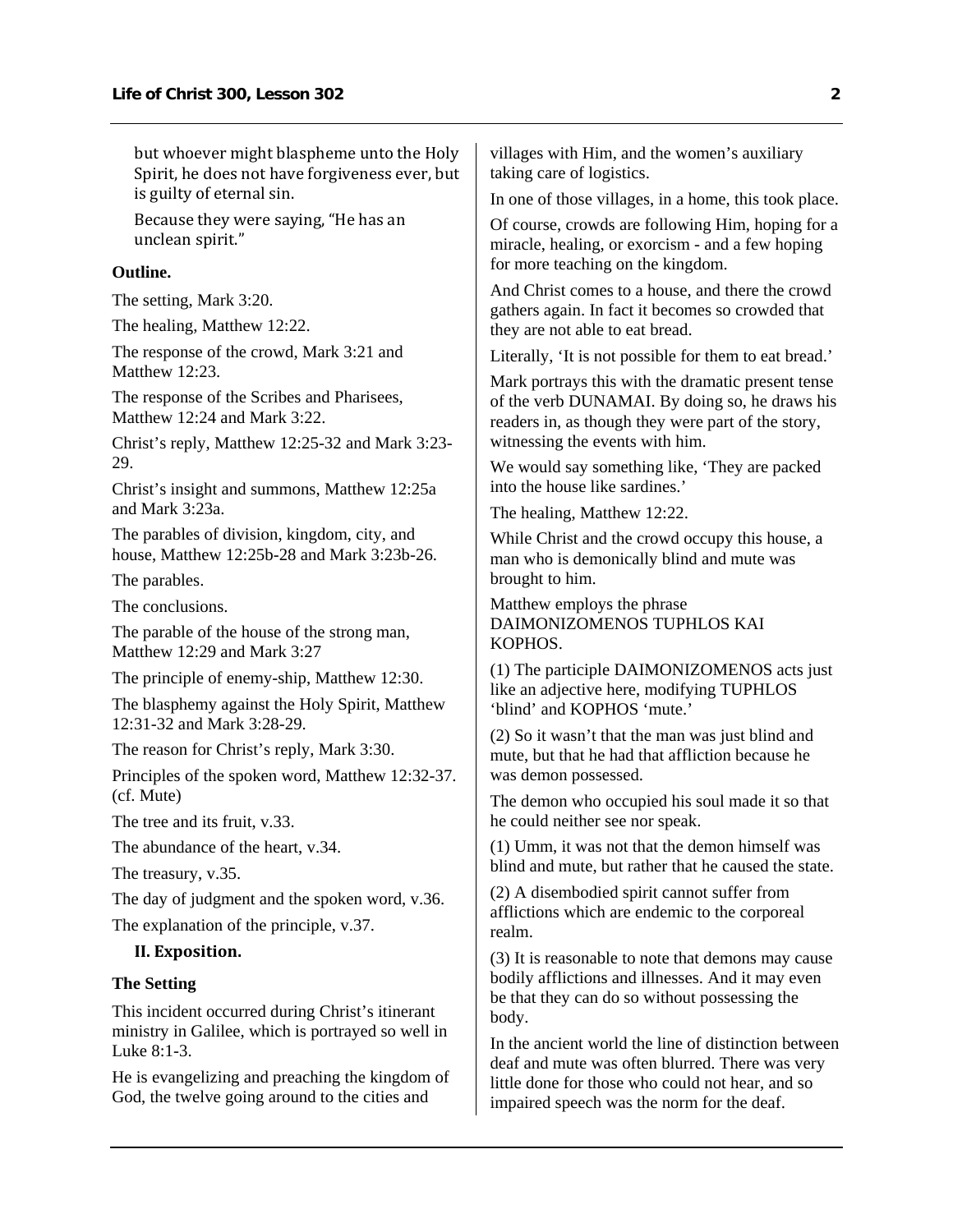Now Christ healed the man. It does not say that Christ cast out the demon, but rather that He healed the man.

This makes it seem like the man's affliction was not a case of possession, but rather of affliction.

So now there are three things that can happen to a person as result of demon activity:

(1) They can receive demon affliction in the form of some physical ailment.

(2) They can receive demon influence in the form of false doctrine.

(3) They can become demon possessed, and relinquish control of their body to demonic control.

And Christ simply heals the man, so that the affliction is gone.

The response of the crowd, Mark 3:21 and Matthew 12:23

A must be said here about the harmony of these two gospel accounts.

Mark portrays the crowd as hearing Christ; there is no reference at all to a healing from a demonic affliction.

Matthew gives the reason for the crowd's amazement and Mark does not. That is why translators have found it difficult to translate Mark, and they usually get it wrong.

It is only by harmonizing the two passages that Mark's gospel becomes easier to translate.

Mark sets it up this way: the crowd was packed into a house so that they could not eat bread; after hearing [Christ] they went out to seize bread, for they were so amazed.

The aorist participle AKOUSANTES demonstrates that the action of hearing took place before the action of the main verb EXELTHON, 'they went out.' So first they heard or at least eyewitnesses the healing, and then they left the house.

Now this is more than a little funny, because it represents the attitude of the crowd toward Christ's ministry.

The phrase HOI PAR' AUTOU EXELTHON KRATESAI AUTON is often mistranslated.

(1) You can see why. Mark gives so little detail about the event; only by reading Matthew do we know what really happened in the house.

(2) Furthermore, Mark is somewhat ambiguous with his pronouns, so that it is difficult to tell to what  $\widehat{AUTOU}$  and  $\widehat{AUTON}$  refer.

(3) The first part is a little easier, thanks to the preposition PARA. This preposition is a people preposition - it generally denotes proximity to a person. If Mark had wanted to portray departure from a place, like a house, he would have more naturally employed EK.

(4) So it is 'They went out from his side...'

(5) But the next part, KRATESAI AUTON encounters difficulty.

(a) The translation of the aorist infinitive verb is not so difficult; it describes the intent of the crowd: 'in order to seize.' The aorist tense portrays their immediate and urgent intent to seize something.

(b) The object of the verb is again a personal pronoun. Here is the difficulty:

(c) The pronoun in the Greek will most often go back to the nearest antecedent that matches in gender and number.

(d) This particular form may be either the masculine gender or the neuter gender.

(e) If it is masculine, its antecedent is the first personal pronoun in the sentence, AUTOU; if it is neuter, its antecedent is bread, and so should be translated, 'it.'

(6) Amusingly enough, they were packed in so tight they could not eat bread, and when they had heard Christ, they could not wait to leave, so anxious were they to eat.

(7) The aorist infinitive KRATESAI portrays this ravenous crowd with perfection. KRATESAI means to overpower someone or something; the aorist tense adds a sense of urgency to the action.

(8) So here is a Greek idiom on ravenous hunger; and the crowds are ready to get food even if they have to kill it themselves.

Mark explains further, ELEGON GAR HOTI EXESTE.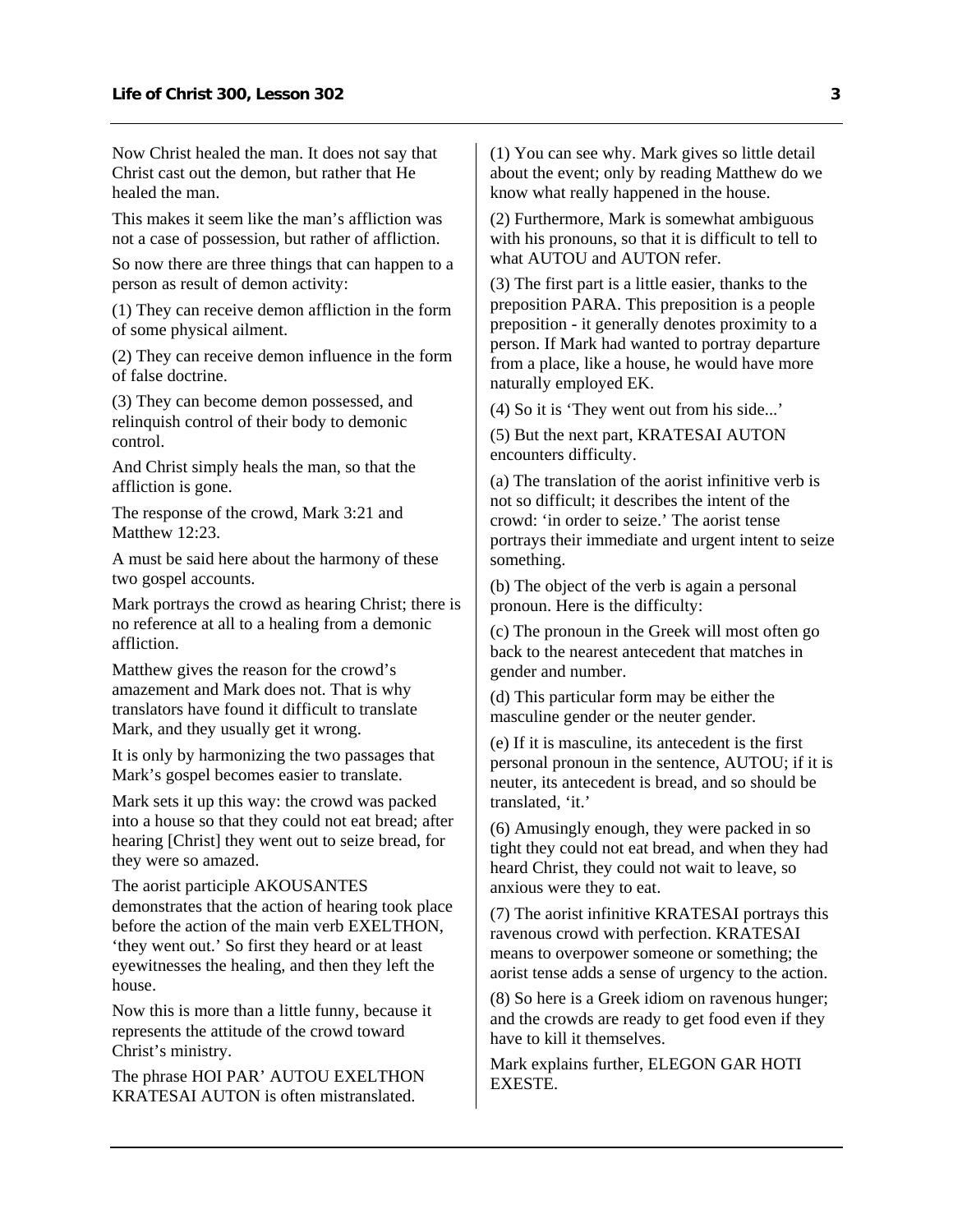(1) The translation is 'For they were saying that it is amazing.

(2) The verb EXISTEMI is without a direct object, it is translated 'amazed,' or even 'crazy.'

(3) Since the subject of the verb is not expressed apart from the verbal form, it can be 'he,' 'she,' or 'it.' And the translator just has to make us his mind which one it is.

(4) From the gospel of Matthew it is abundantly clear that the crowds were amazed, and not Christ. Again the harmony saves us from ambiguity and mistranslation.

(5) The conjunction GAR makes it clear that this is an explanation on the behavior of the crowd in going out to seize the bread.

(6) The imperfect tense of the verb ELEGON depicts a continuous past action - they kept on saying that 'it is amazing.'

(7) So this is kind of the funny part: what they saw was so amazing that they became famished and ravenously hungry.

(8) And this is certainly within the bounds of the common experience of man; you go to see a great movie, an action movie, and you come out hungry because the protagonist has been through so much, and it is a vicarious experience for you.

(9) Perhaps this little passage give us more insight on what it was like to be an eyewitness to the life of Christ. It was amazing. It would knock your socks clean off. You would walk out of there ravenously hungry, it was so great.

Matthew explains the response of the crowd a little differently.

He employs the same verb, EXISTEMI, to describe their mental and emotional state.

(1) This verb means to stand outside oneself. It is equivalent of our own ecstatic.

(2) They were knocked out - thunderstruck at what had occurred. Perhaps many of the people knew this man who had been blind and mute. That would certainly add to their amazement.

But Matthew concentrates not on their desire to eat bread; rather, on what words they spoke about Christ.

Matthew uses a particle that expresses doubt - one that admits a very small chance that something is true. It is the particle METI.

(1) It was the same particle employed by the Samaritan woman of John chapter four, when she says to her fellow townspeople, 'This man is not the Messiah, is He?'

(2) So these people indicate that they see with their own eyes certain miraculous acts that would point out Christ as the Son of David, that is, the Messiah.

(3) But they just cannot believe that Christ is the man. He is not a 'believable' Messiah to them.

(4) Part of this believability factor was predicted in Isaiah 53:2: "He has no stately form or majesty that we should look upon Him, Nor appearance that we should be attracted to Him.

(5) As we would say, he just doesn't look presidential, or messianic.

(6) Neither were His teachings what they expected. The teachings disappointed, because they were not in line with their desires.

(7) So instead of saying, these miracles are amazing, Jesus has to be the Messiah - they are saying He doesn't look or teach like our idea of the Messiah, so He cannot be.

The term Son of David comes from the Messianic prophecy that is the Davidic covenant.

(1) The original citation of the covenant is in 2 Samuel 7:8-17; it is reiterated in Psalm 89:19- 37.

(2) The people of Israel would have known these passages well, but again they are interpreting not according to objectivity, but according to desire.

The response of the Scribes and Pharisees, Matthew 12:24 and Mark 3:22.

The Pharisees and Scribes had come down from Jerusalem in order to 'check out' Jesus.

They had their own interpretation of the event ready for the people to digest. They were always telling the lesser people of the nation how to think; always giving their 'spin' on what Christ was doing.

Since Christ has just been so hard on Simon the Pharisee, it stands to reason that they would be in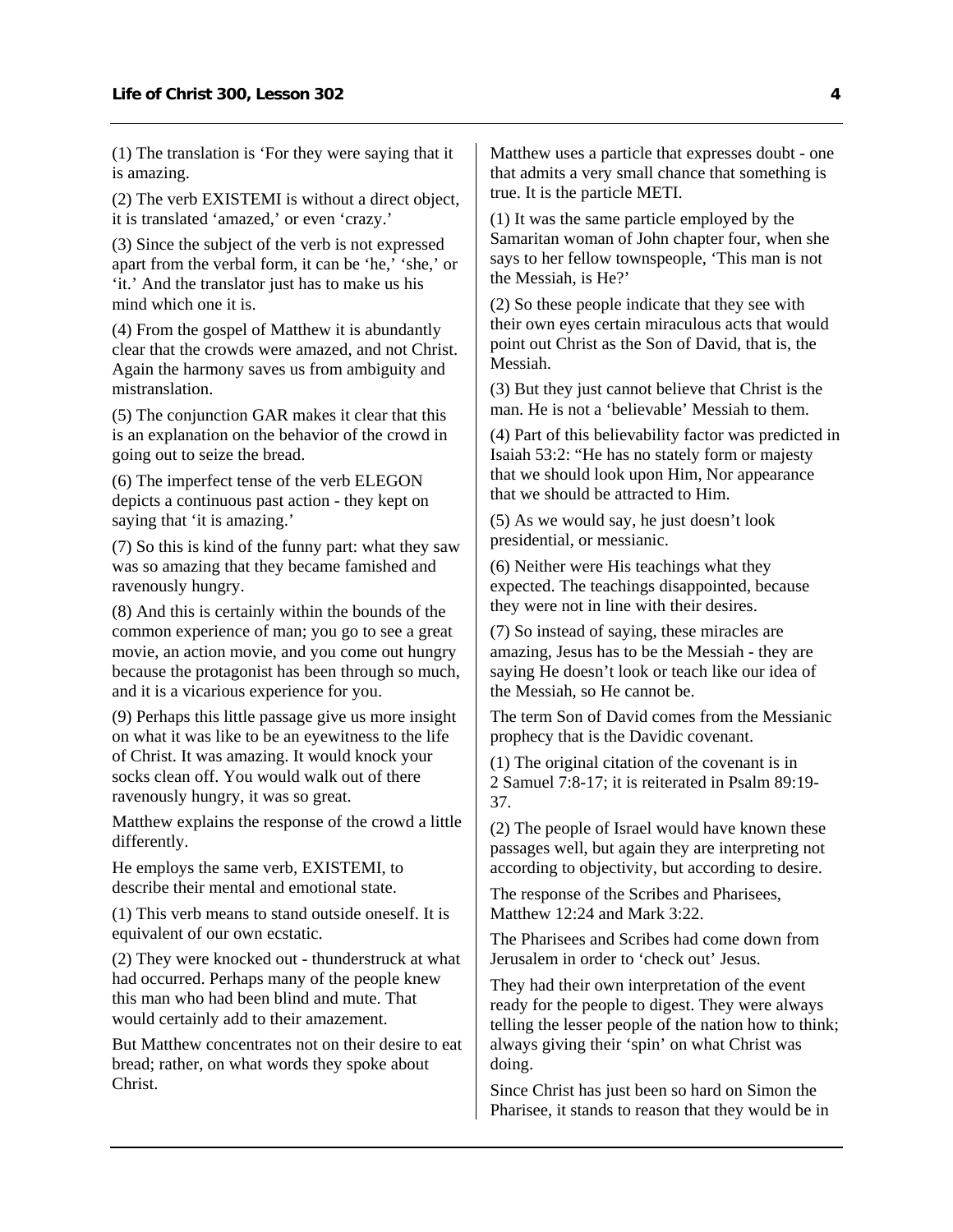the vindictive mode, and looking to discredit Him in a big way.

This outrageous lie is to say the worst about Christ.

According to Mark, they implicated Him as being demon-possessed by Beelzebub, and for that reason he had the ability to cast out demons.

This name means "Lord of the heavenly dwelling." He is an archon mentioned by name in Matthew 10:25; 12:24-27; Mark 3:22; Luke 11:15-19.

This demon is an archon in heaven, and he is likely to be Satan's current lieutenant.

By getting the people to conclude that Christ is the personification of evil, they hope that all ties to Him will be severed, and the people will return to them as their source of truth.

For in that respect is power, and that is what the Pharisees truly desire.

Christ's reply, Matthew 12:25-32 and Mark 3:23- 29.

Christ's insight and summons, Matthew 12:25a and Mark 3:23a.

Christ knew the inward fuming of the Pharisees and Scribes.

(1) The aorist participle EIDOS communicates that Christ came to a firm conclusion about the thinking of the legalistic Jewish leadership present.

(2) ENTHUMEISES describes the inward mental and emotional state of the Jewish leadership.

(a) This is an emotional word; the original word THUMEO described the smoking of incense.

(b) This is the word that described Joseph's inward fuming when he found out that Mary was pregnant.

(c) It usually has the negative idea of slowly smoldering anger, but can also give the depiction of the germination of an idea.

(d) Here of course it is the inward fuming of the Pharisees at Christ's success, and their scheming to destroy Him as well. Therefore the word fits both ways.

(3) Christ knew their inward fuming. How did He know? Was it miraculous in some way?

(a) Probably not here; the thoughts of the Pharisees were manifest in their actions.

(b) So from their actions in maligning Christ, our Lord has come to a conclusion about their inward thought life.

And as a result, He summoned them.

- Christ is again going to employ the parable to communicate truth.
- He does not do it in a demeaning or condescending or patronizing way. It is the hope of Christ that He can turn their way of thinking.
- Notice especially that Christ summoned them and spoke to them exclusively. He does not point out their error in front of the crowd.
- He is giving them every opportunity to listen to what He has to say, so that they might respond and join Him in His kingdom.
- What in the world, Christ knows He is going to the cross for these Pharisees just as much as He is going to die for anyone.
- So He gives them a great opportunity to believe, and the personal parable is just the way to do that.

The parables of division, kingdom, city, and house, Matthew 12:25b-28 and Mark 3:23b-26.

#### **The parables.**

(1) First there comes a question: Satan is not able to cast out Satan, is he?

(a) The question expects a no answer... it is a rhetorical question designed to stimulate thought, so that the listeners will reach the same conclusion as the speaker.

(b) If someone reaches that same conclusion by thought, then it is more to their benefit. Again this is Christ giving his listeners every good opportunity to believe.

(2) Then follow the illustrations.

(a) The kingdom divided against itself is laid waste. This is the nation under the civil war.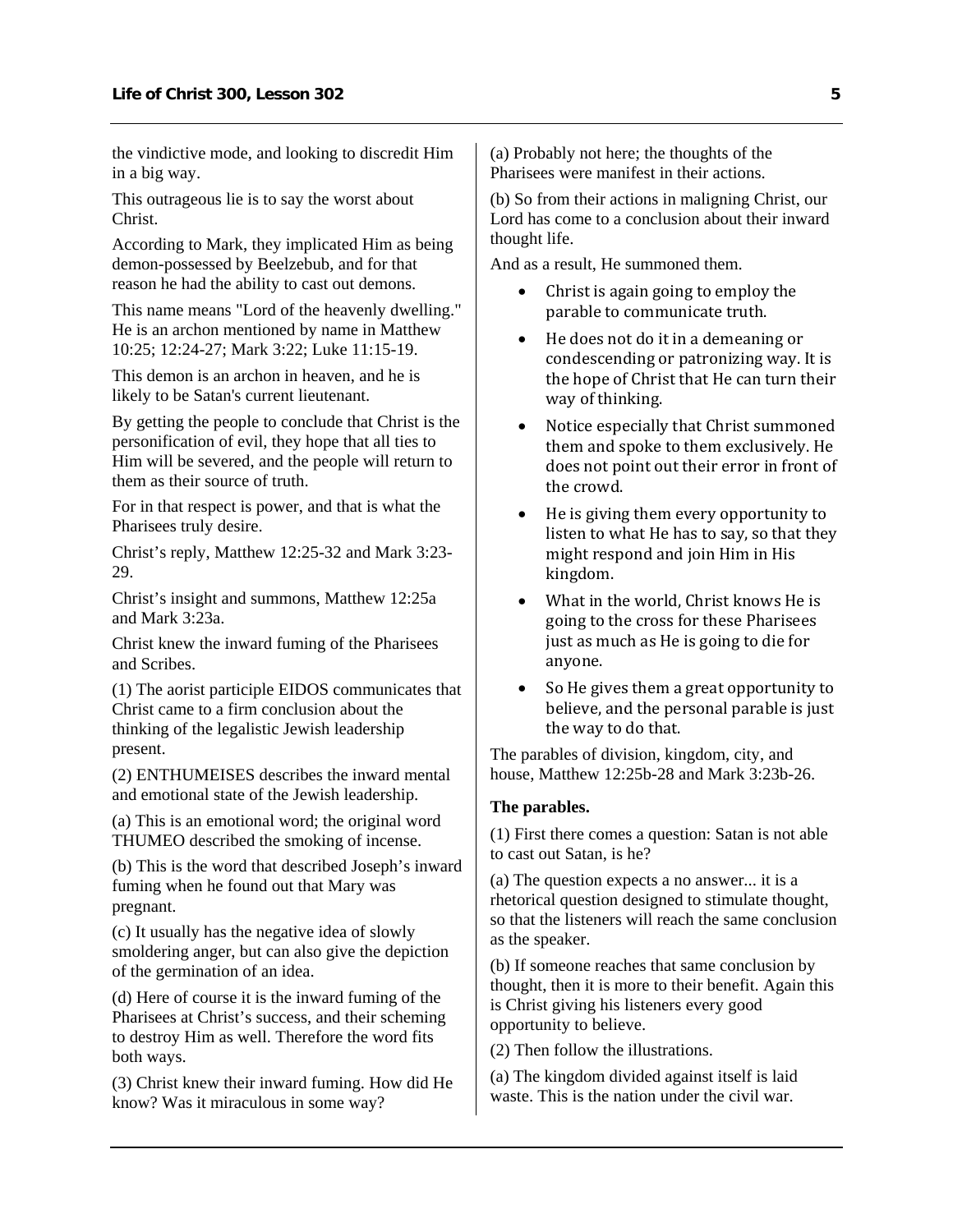(b) Every Jew would be familiar with this...

(c) In 1 Kings 11, there is the chronicle of the division of the nation of Israel.

(d) Jeroboam had rebelled against Solomon because when he rebuilt the Millo, a crucial kink in the armor of Jerusalem, the forced labor was considered too hard.

(e) Solomon had observed that Jeroboam was an industrious type, and he appointed him foreman over the work, but Jeroboam left.

(f) As he left he encountered the prophet Ahijah, who foretold of his rule over the ten northern tribes.

(g) Israel had left Yahweh for the gods of Gentile nations, and part of the discipline would be the division of the nation.

(h) The southern tribe of Judah would be left with Jerusalem as God's expression of faithfulness to the Davidic covenant, while the rest would go with Jeroboam.

(i) There is also the promise of an enduring house like David's if Jeroboam and his division remained faithful. Solomon sought the life of Jeroboam for his threat to the unified kingdom. Solomon died before he succeeded in this endeavor.

(j) The twelfth chapter contains high drama. Rehoboam, the son of Solomon, gathers the nation at Shechem for what he expects will be his coronation.

(k) Here is a narrative of verses four through fifteen: the people request of Rehoboam relief from their heavy labors in the reconstruction of the Jerusalem wall; they make their service to him conditional - relief or rebellion; Rehoboam tells them to return in three days, and in the mean time takes counsel; the elders of the counsel take the conciliatory view, and advise Rehoboam to settle with his people; unfortunately, his fiery young peers take the opposite view and advise the king to add weight to the already heavy yoke; he accepts their view and answers harshly -

(l) "My father disciplined you with whips, but I will discipline you with scorpions." The word of the prophet Ahijah had been established.

(m) The response of the people of the ten northern tribes is equal to the draconian measures of king Rehoboam. Verse sixteen says, "What portion do we have in David? We have no inheritance in the son of Jesse; To your tents, O Israel! Now look after your own house, David!"

(3) The second is the parable of the city - Christ simply communicates that the same principle applies on a smaller model.

(4) The third is the parable of the house, and so the principle applies at every level of size. Family, city, or kingdom cannot stand when divided.

(a) The family divides at the parental level.

(b) Cities and nations divide for various reasons.

(5) These parables communicate the principle of unity.

(a) Unity of world view.

(b) Unity of mission.

(c) Unity of command.

The conclusions. "And if Satan casts out Satan, he is divided against himself; therefore how will his kingdom stand? But if he strives against himself, he has an end. And if I by Beelzebub cast out demons, by whom do your sons cast out? For this reason they will be your judges. But if by the Spirit of God I cast out the demons, then the kingdom of God has come upon you."

(1) Christ's conclusion begins with Satan himself; here, the use of Satan denotes his cosmic kingdom and any part of it.

(a) The general principles given apply in the cosmic system and kingdom; they are universal principles.

(b) The satanic kingdom would destroy itself from infighting.

(c) Rather, the satanic kingdom is well-organized and unified. And it wants to destroy your relationship with God.

(d) For if he strives against himself, he has an end, and any Jew with first grade Jewish history would certainly know this fact.

(2) Furthermore, Christ turns the tables on the Jewish leaders. Apparently, their sons were casting out demons.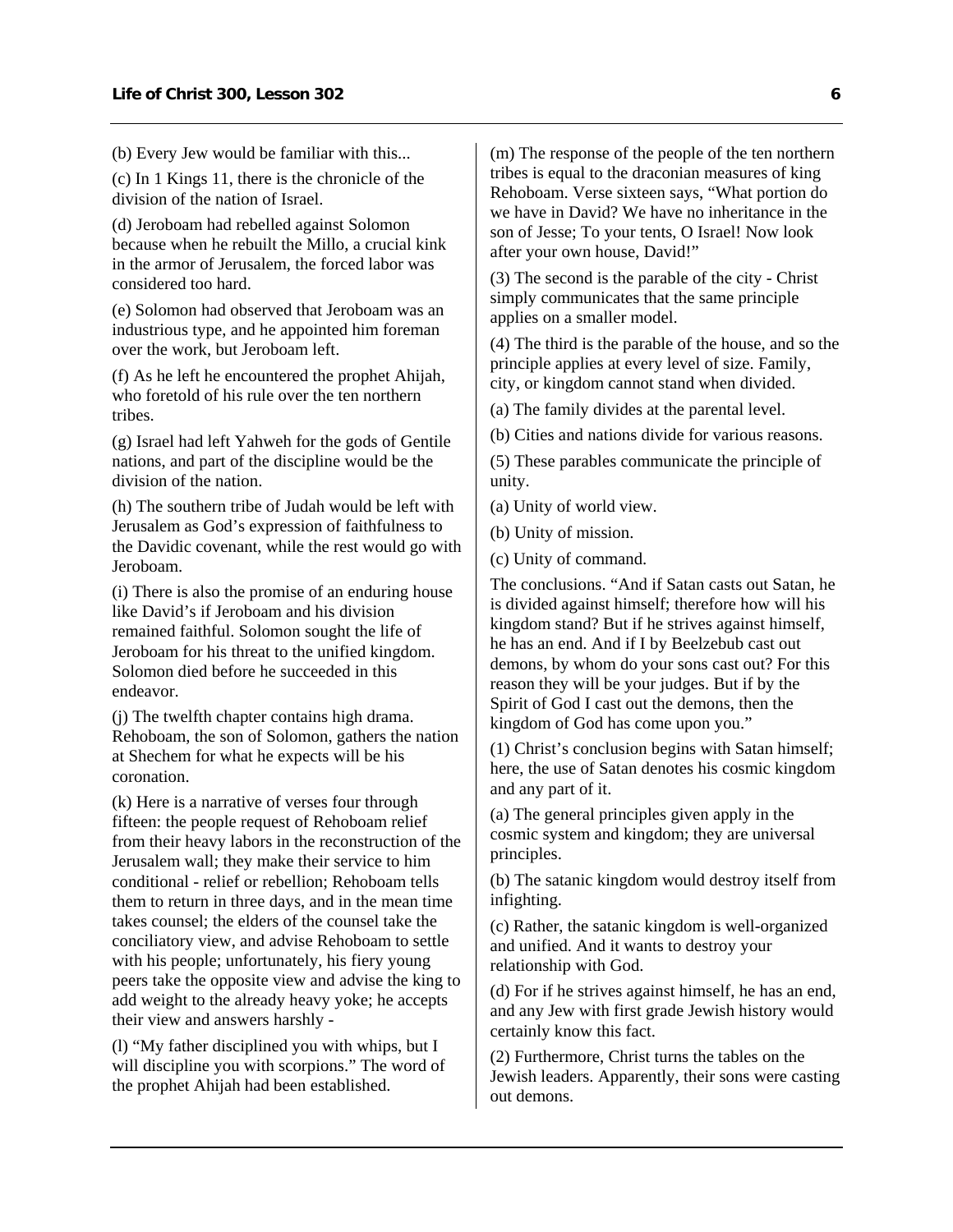(a) The reference to sons here probably is as simple as possible - Christ means the Jews of that generation.

(b) But these sons also claimed to be casting out demons.

(c) You see, if Christ, the Messiah, the Son of God was casting out demons using the authority of Beelzebub, then a lesser person would use what or whom?

(d) The idea is that if Christ must use Beelzebub, then someone less could hardly cast out a demon at all.

(3) Christ explains that their sons will judge them.

(a) The future tense verb ESONTAI makes it real clear that the judgment is not now but future.

(b) In the biblical doctrine of judgments, there is only one future case where human beings judge others, and that is the judgment of church age believers in the millennium. During that period of time, church age believers in resurrection bodies will rule together with Jesus Christ over the human occupants of planet earth.

(c) But these sons of Pharisees do not fit that judgment well at all, so this narrows our focus.

(d) It is not an eschatological judgment, but rather a judgment of a more practical kind: their degeneracy will stand as a judgment over their father's beliefs.

(e) The generation to which Christ refers is the generation that will engage in armed rebellion against Rome, and subsequently receive destruction.

(f) Principle: your children will render judgment on your life; they will either become a vindication or condemnation of everything that you are as parents.

(g) And this generation of Pharisees and Scribes and common people were terrible parents, because they had an awful philosophical foundation.

(4) Christ's final principle is a sort of warning:

(a) If Christ does cast out demons by the Spirit of God, then the kingdom of God has come upon them.

(b) Note the preservation of the doctrine of Kenosis - Christ casts out demons not on His own authority, but on the authority of the Holy Spirit.

(c) This is a Greek first class conditional sentence. It prompts the reader or listener to assume the protasis for the sake of argument.

· The protasis is the first half of a conditional sentence - that half which contains the word 'if...'

· So Christ says "If by the Spirit of God I cast out the demons (and why don't you assume this is true for the sake of argument?).

(d) The apodosis contains the warning: 'then the kingdom of God has come upon you.'

· The apodosis is the second half of the condition, or the 'then' clause.

· Christ makes a logical conclusion - that exorcism by means of the spirit of God is a sign of the kingdom.

· The exorcisms that Christ performed were for more than compassionate reasons; they were kingdom signs.

- Christ is indeed demonstrating that He is the Son of David. There is something that I failed to mention when we undertook the Messianic potential of Christ previously in this passage.

Here is the record of the only exorcism in the Old Testament;

**1 Samuel 16:1423.** Now the Spirit of the Lord departed from Saul, and an evil spirit terrorized him.

Saul's servants then said to him, 'Behold now, and evil spirit from God is terrorizing you.

Let our lord now command your servants who are before you. Let them seek a man who is a skillful player on the harp; and it shall come about when the evil spirit from God is on you, that he shall play the harp with his hand, and you will be well.'

So Saul said to his servants, 'Provide for me now a man who can play well and bring him to me.'

The one of the young men said, 'Behold, I have seen son of Jesse the Bethlehemite who is a skillful musician, a mighty man of valor,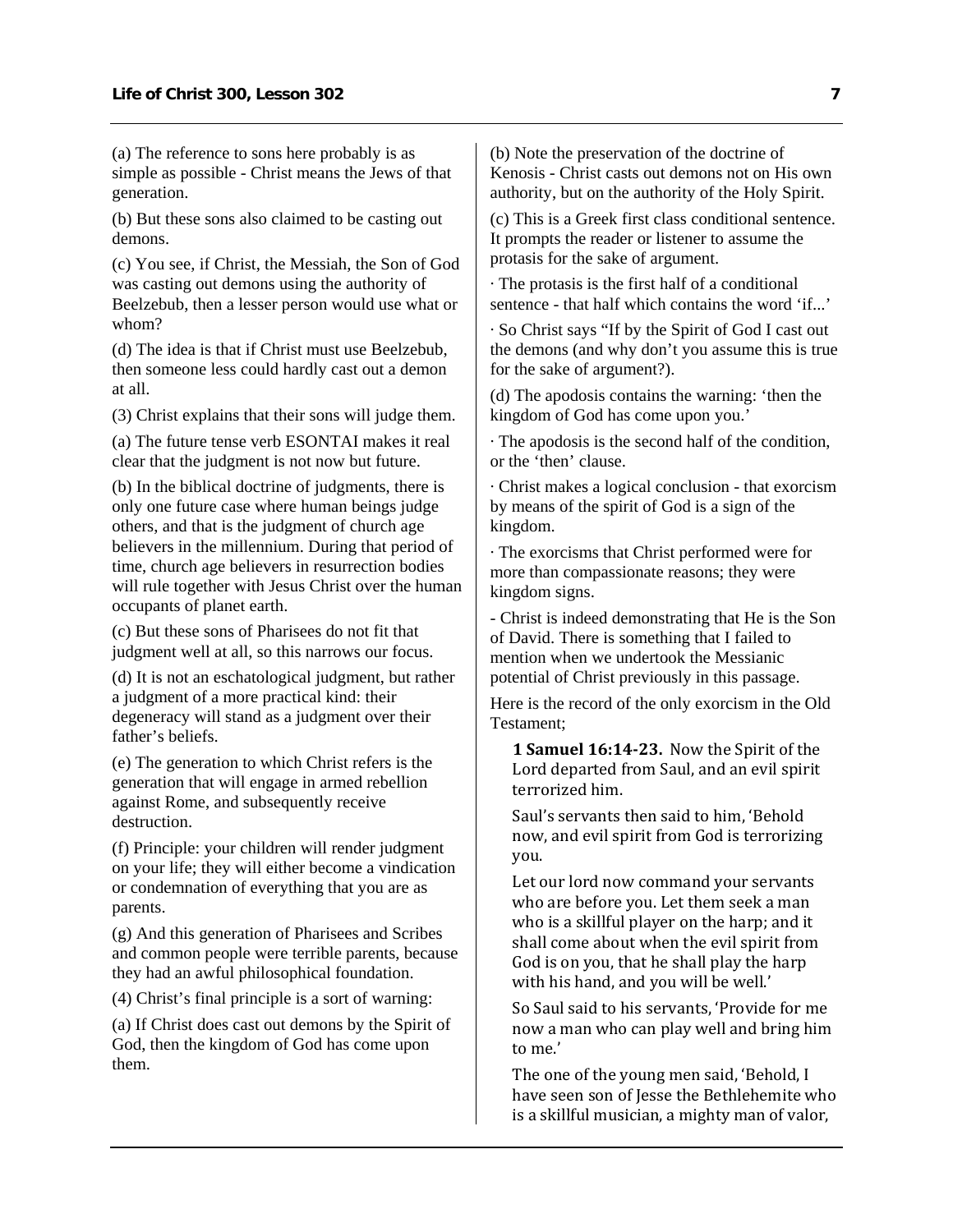a warrior, one prudent in speech, and a handsome man; and the Lord is with him.'

So Saul sent messengers to Jesse and said, 'Send me your son David who is with the flock.'

Jesse took a donkey loaded with bread and a jug of wine and a young goat, and sent them to Saul by David his son.

Then David came to Saul and attended him; and Saul loved him greatly, and he became his armor bearer.

Saul sent to Jesse, saying, 'Let David now stand before me, for he has found favor in my sight.'

So it came about whenever the evil spirit from God came to Saul, David would take the harp and play it with his hand; and Saul would be refreshed and be well, and the evil spirit would depart from him."

- So David is the only Old Testament believer who exorcised demons, and he did it by means of music and the Spirit of God.

- So Christ now reasons that if by the Spirit of God He is casting out demons, then the kingdom must be upon them, and He Himself must be the Son of David, the Messiah.

The parable of the house of the strong man, Matthew 12:29 and Mark 3:27

"Or how is someone able to enter into the house of the strong man and steal his vessel unless first he binds the strong man? And then he will plunder his house."

This begins with the alternative conjunction E. This demonstrates that this parable is intended as another explanation of why Christ could not possibly be casting out demons by the authority of Beelzebub.

The interpretation of this parable is less obvious, so we should identify the elements and try to match them to the situation at hand.

(1) The first element is TIS - 'someone' from the original Greek.

(2) The second element is OIKIA - the house.

(3) The third element is ISCHUROU, the strong man.

(4) And the fourth element is SKEUE, the vessel belonging to the strong man. The clay vessel or jar in the house was where the valuables are kept.

Now the 'someone' intends to EISELTHEIN, 'enter' the house of the strong man, in order to HARPASAI, 'steal.' the vessel.

But it is necessary for that someone to DESE, to 'bind' the strong man first, before he can perpetrate the theft.

Now let's assign the elements.

(1) The house is the house of the human body, a receptacle for the soul.

(2) The strong man is the demon who occupies the house, possessing the body of the individual.

(3) The theft of the valuables in the vessel is the recovery of the man's sight and hearing and speech - things precious to any soul.

(4) But first, Christ must bind the demon. And in order to bind a strong man, you must be stronger than him.

And so here is the companion to the previous parable. If you are not a demon, you at least must be stronger than a demon in order to cast one out.

(1) The two parables work together so that it is quite lucid that Christ is the Messiah.

(2) If Christ is not Beelzebub, or at least exorcising by means of demonic authority, then indeed He must have some fantastic strength in the spiritual realm, because demons are bad.

The principle of enemyship, Matthew 12:30. "The one who is not with me is against Me, and the one who does not gather with me scatters."

Christ now turns the tables on the Pharisees with this principle, and it is kind of a scary deal.

This verse assumes the great spiritual strength of Christ, and of course if indeed He is so strong, then you would naturally want Him on your side.

But Christ turns the tables, because the Pharisees must understand a principle if they are going to follow Him.

But if you are not with Christ, then you are His enemy. And if you are the enemy of Christ, the one who has power over demons, then you just might be in a heap of trouble!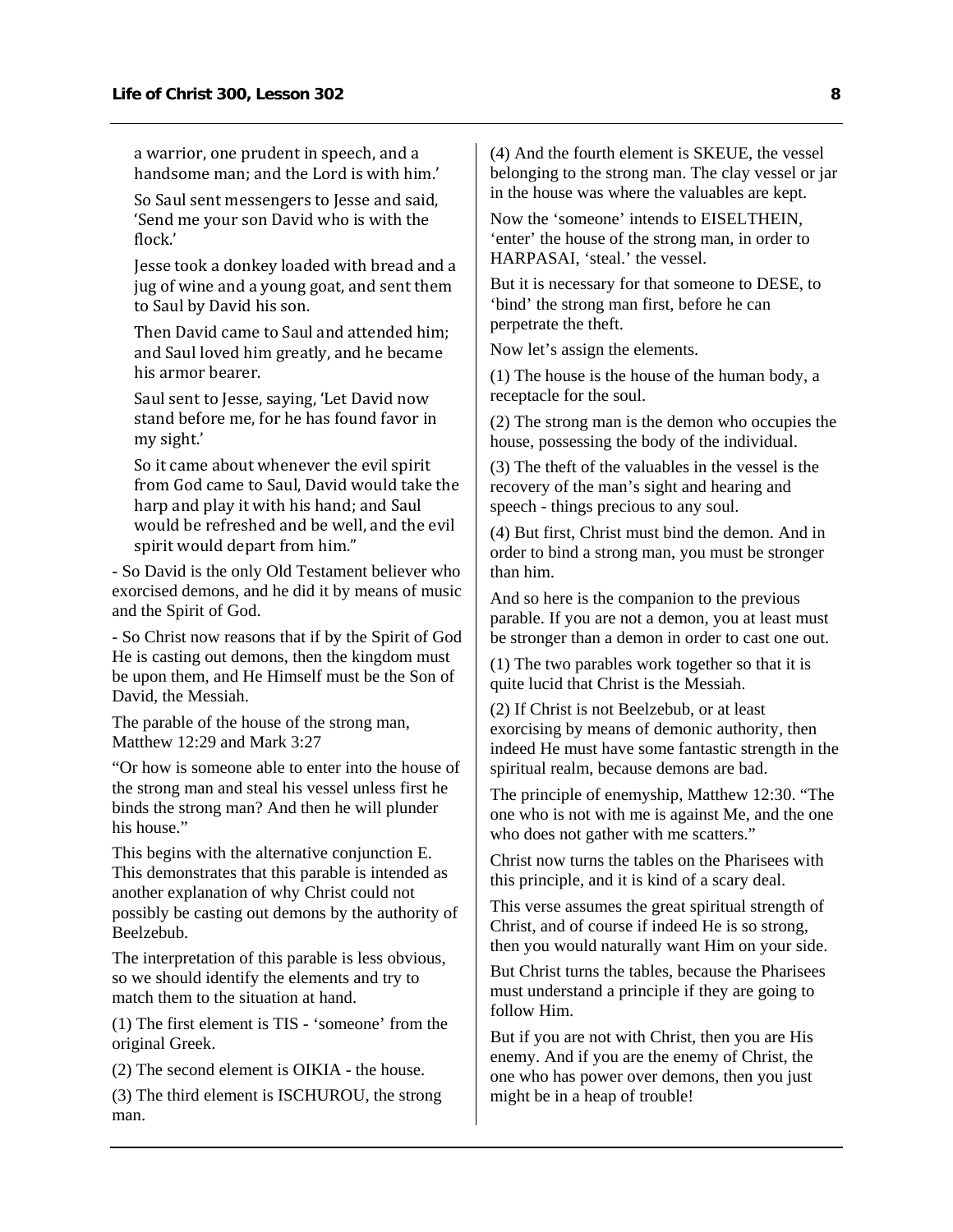Christ is not one that you want as an enemy at all. And yes, Christ does put things in such tough terms.

Furthermore, if you are not on Christ's team, gathering the flock into the kingdom, then you are one who scatters. In other words, you are working against God.

There is certainly no such thing as neutral ground in the angelic conflict. There is no Switzerland.

If you do nothing, then Christ is your enemy; if you do nothing, then you are counterproductive to Christ's aim.

Although the gathering and scattering have to do with the dispensation of the kingdom, there are equal applications in this church age dispensation as well.

(1) If you are not growing, you are regressing.

(2) If you are not producing, you are counterproducing.

This verse calls to mind another passage, Revelation 3:15-16, "(15) I know your deeds, that you are neither cold nor hot; I wish that you were cold or hot. (16) So because you are lukewarm, and neither hot nor cold, I will vomit you out of My mouth."

The lukewarm believer is the distracted believer:

(1) There are many distractions in life; none are worth the loss of reward at the judgment seat of Christ.

**Revelation 3:11,** "I am coming quickly; hold fast what you have, so that no one will take your crown."

**Romans 8:18,** "For I consider that the sufferings of this present time are not worthy to be compared with the glory that is to be revealed to us."

**2 Timothy 2:45,** No soldier in active service entangles himself in the affairs of everyday life, so that he may please the one who enlisted him as a soldier.

Also if anyone competes as an athlete, he does not win the prize unless he competes according to the rules."

**Philippians 3:1214,** Not that I have already obtained it or have already become perfect, but I press on so that I may lay hold of that for which also I was laid hold of by Christ Jesus

Brethren, I do not regard myself as having laid hold of it yet; but one thing I do: forgetting what lies behind and reaching forward to what lies ahead,

I press on toward the goal for the prize of the upward call of God in Christ Jesus."

**Matthew 6:33,** "But seek first the kingdom of God and His righteousness, and all these things will be added unto you."

**Deuteronomy 8:3,** "...man does not live by bread alone, but man lives by everything that proceeds out of the mouth of the Lord."

- (2) Distractions in life may include the following:
- (a) Society and recreation.
- (b) Your children and their activities.
- (c) Your employment.
- (d) The lust pattern of your soul.
- (e) Your past.
- (f) Marital status.

(g) Monetary problems - too much and too little.

(h) Christian service. Christian service is easier to do than fulfill the plan of God; it is often confused with the plan of God. Therefore many believers become distracted with Christian service and crusader arrogance.

(i) People tests, including:

· Hypersensitivity on your part and the part of others.

· Role model arrogance and iconoclastic arrogance.

- · Rejection by others.
- · Gossip.
- · Unfair authority.
- · Racism.

(j) The emotional complex of sins: fear, worry, hatred, guilt, self-pity.

- (k) Your health.
- (3) Negative volition is the essence of distraction.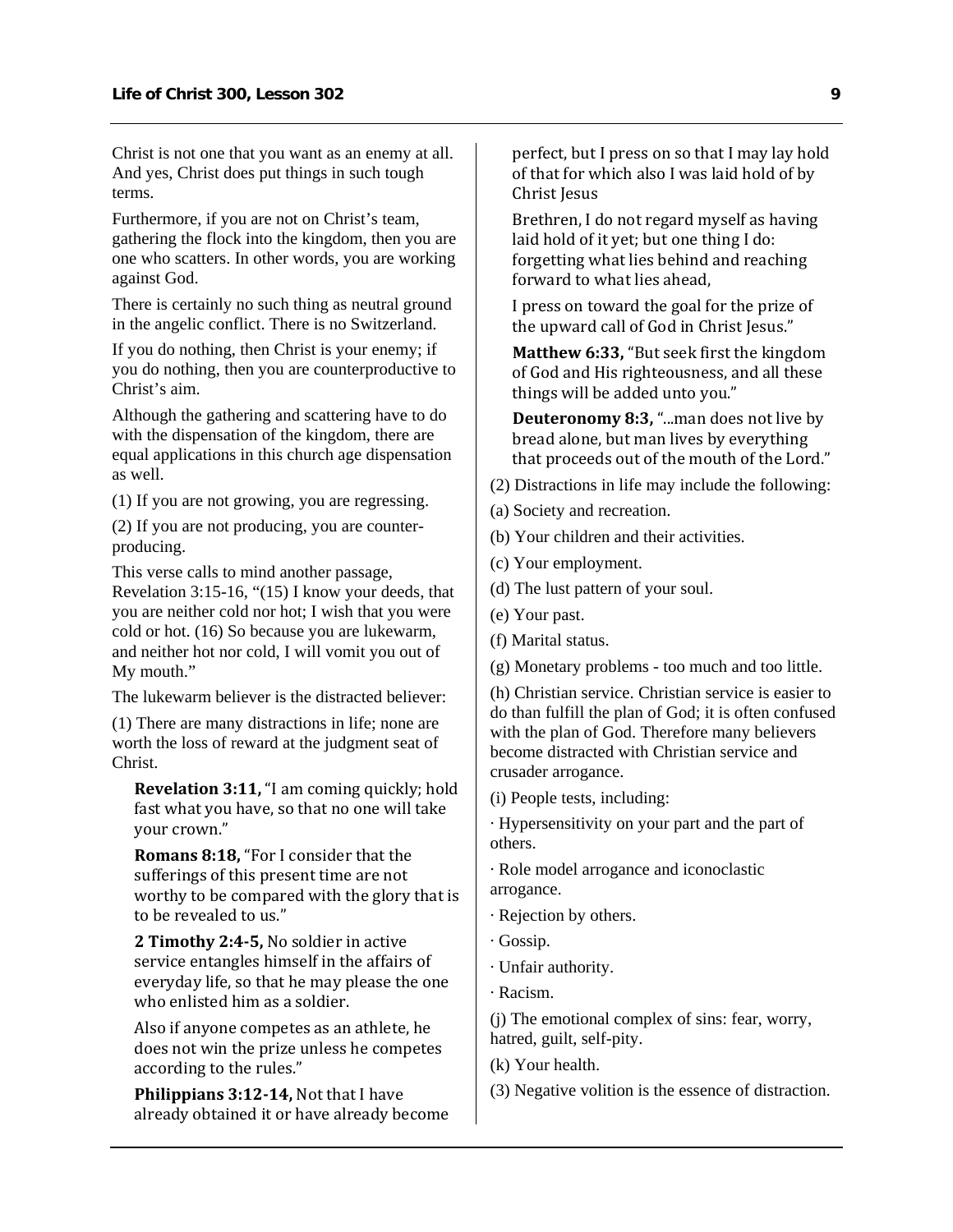(a) You will often receive temptation to become distracted from the plan of God.

(b) Distraction is one of two basic expressions of negative volition. It is a basic form of dishonesty toward your spiritual needs.

(c) The fact of the matter is that you need the word of truth in your life every day; you need to pray and apply doctrine to God every day.

#### (d) And very little else!!!

The blasphemy against the Holy Spirit, Matthew 12:31-32 and Mark 3:28-29. "For this reason I say to you, every sin and blasphemy will be forgiven men, but the blasphemy against the Holy Spirit will not be forgiven. And whoever says a word against the Son of Man, it will be forgiven him; but whoever speaks against the Holy Spirit, it will not be forgiven neither in this age nor in the one coming."

If a sin is not forgiven, then that means eternal separation from God. This is the ultimate of all serious matters. If a sin is not forgiven, then that means eternity in the Lake of Fire.

And here in this passage we have the unforgivable sin.

The Pharisees in this incident are slandering a ministry of the Holy Spirit; the exorcisms were accomplished solely by the power of the Spirit.

Furthermore, the exorcisms were a part of the presentation of the kingdom by Christ - they are evangelism signs.

This particular blasphemy against the Holy Spirit could only come during the incarnation and the period of the kingdom offer; this is because the kingdom signs were withdrawn after the destruction of Jerusalem in 70 AD

So slandering or blaspheming these works of the Spirit is in reality a rejection of the common grace ministry of the Spirit. See the Doctrine of Common Grace.

PASA HAMARTIA KAI BLASPHEMIA is quite comprehensive; the adjective is universal.

The future passive indicative APHETHESETAI focuses on the judgment at the Great White Throne, and the opening of the books of life and works.

(1) Every person's name is written in the book of life; if they refuse to believe in Christ throughout their lives it is erased.

(2) At this juncture, the book of works is opened, and they are judged according to the works they substituted for the cross.

(3) The passive voice indicates that the subject of the verb receives the action. So every sin and blasphemy will be forgiven, because every last one was imputed to Christ on the cross, and He paid for them.

(4) Personal sin is not the issue in eternal salvation; how could God condemn us for anything for which He has condemned His own Son? It would be like saying that a previous judgment is null and void; it would be like saying the work of Christ on the cross was not good enough.

(5) John 3:18,36, "(18) He who believes in Him is not judged; he who does not believe has been judged already, because he has not believed in the name of the only begotten Son of God... (36) He who believes in the Son has eternal life; but he who does not obey the Son will not see life, but the wrath of God abides on him."

(6) Personal sin is a fellowship issue, but not a salvation issue. When you commit a personal sin after you have believed in Christ, you get out of fellowship with God; only by confession are you restored to fellowship.

(7) Therefore only one sin can be judged at the Great White Throne; the ultimate arrogance of the rejection of Christ's work on the cross.

The second half of verse thirty-one tells of that one sin. The blasphemy of the Spirit.

(1) BLASPHEMIA represent a slander or defamation of divine character.

(2) God the Holy Spirit had been giving Christ the power to cast out demons. The Pharisees were saying that this had been accomplished by the devil, or at least one of his lieutenants. So they were blaspheming against the Spirit.

(3) Since this ministry of the Spirit was designed for evangelism, defaming it was tantamount to the rejection of the gospel.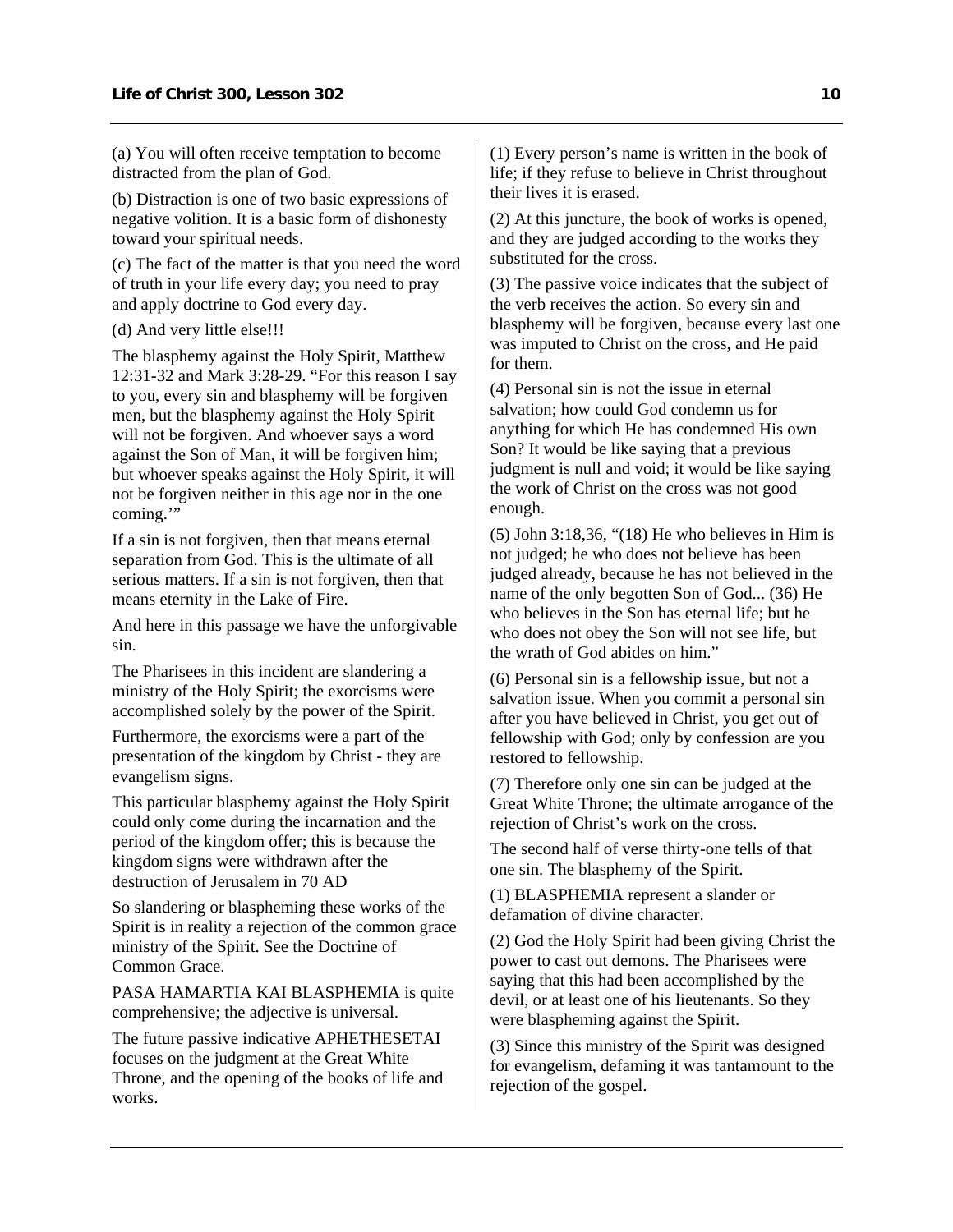(4) Rejection of the Gospel is ultimate arrogance. It blasphemes the precious price paid at the cross.

(5) But next is even more of an enigma.

"And whoever speaks against the Son of Man, it will be forgiven him, but whoever speaks against the Spirit of Holiness, it will not be forgiven him, neither in this age, nor in the coming one."

(1) Speaking, and we assume even blaspheming against the Son of Man is a forgivable sin!?!

(2) But not against the Holy Spirit, not now, not ever.

(3) Now this does not mean that Christ is no longer the only way to salvation; He is still the way, the truth, and the life.

(4) But notice the phrase 'Son of Man.' This is a messianic term, and it has to do with the fact that Christ is indeed the Messiah.

(a) The Son of Man is a prophetic term, a reference to Christ's relationship with Adam.

(b) It occurs 107 times in the Old Testament, but only fourteen times outside of Ezekiel. In those cases outside of Ezekiel, it is almost universally an idiom for 'human being'. But in one instance in Daniel, it most certainly refers to Adam himself. The one time that it is used in the singular in Daniel is 7:13, and this is the reference for the popular term in New Testament times.

(c) Daniel 7:13-14, "I kept looking in the night visions, and behold, with the clouds of heaven one like a Son of Adam was coming. And He came up to the Ancient of Days and was presented before Him. And to Him was given dominion, glory and a kingdom, that all the peoples, nations, and men of every language might serve Him. His dominion is an everlasting dominion which will not pass away; and His kingdom is one which will not be destroyed."

· The 'Ancient of Days is an Aramaic title that refers to God the Father as judge of Jesus Christ. Daniel 7:7-22 is the only instance of this title for God the Father. It concentrates on his eternal nature, and His authority over the other two members of the Godhead.

· God would judge the sins of mankind in the Son of Adam on the cross.

· God gave two evaluations of His Son during the incarnation - 'This is my Son, whom I love, in whom I am well-pleased.' Once at His baptism, and once at the transfiguration.

· The picture presented in Daniel's vision is the transfer of authority from God the Father to Jesus Christ the Son. This transfer of authority occurred in heaven most likely immediately before the incarnation. This is something of a Christmas story from Daniel. It is a revelation of the moments before the incarnation of Christ, the sad/glad going away ceremony for the Son. From that moment forward God the Son would never be the same. He would become the God man, and though His deity did not change, His status did. This is the moment when Christ voluntarily restricted the independent use of His divine attributes, and the independent expression of His divine character. This moment was somewhat akin to taking a military oath.

· The earthly transfer of authority took place at Christ's baptism.

(d) The term 'the Son of Man' describes here Christ's' relationship to the first man, Adam.

· Adam was the ruler of this world, but gave over his authority to Satan when he sinned.

· So the millennial authority of Christ as King of kings and Lord of Lords corresponds exactly to this.

· This is Messianic authority that concentrates on the ruling but not atoning aspect of Jesus Christ.

· Christ as the last Adam would certainly atone for the sins of the world, begun with Adam, but the concentration is still on authority.

· Although some would complain that the two are inseparable, Christ does that very thing here.

(5) Now Christ has separated His role as the King of kings and Lord of lords from His atoning death.

(6) He is in effect saying that there is no belief requirement related to His kingship - whether over Israel or over the whole world.

(7) And this is entirely proper for one who concentrates first on salvation, and that is the mission of Christ. Remember, He is evangelizing people into His kingdom - that is His mission in the context of this passage.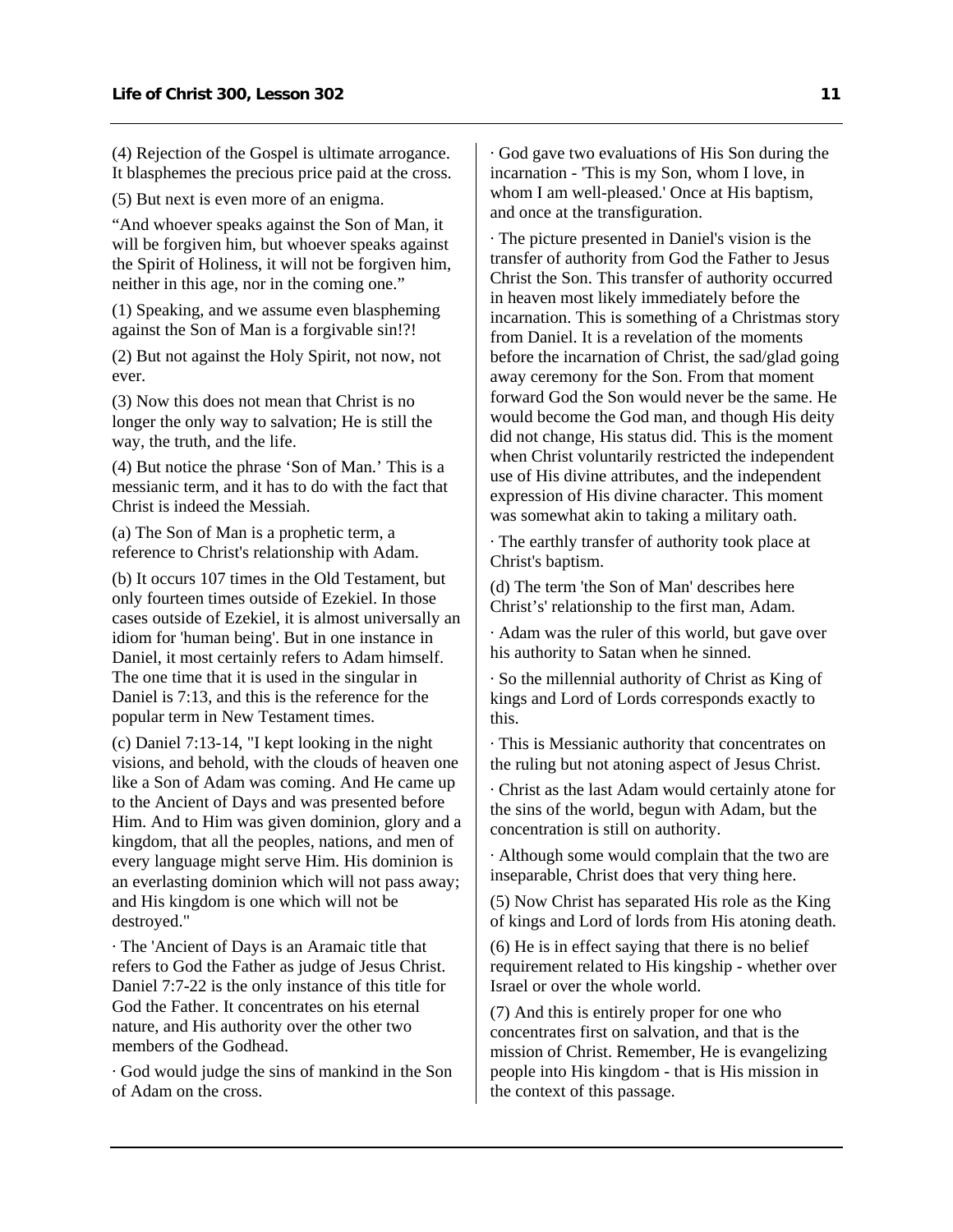(8) Christ does not want to make an issue out of his status as the Son of Man. He is certainly making an issue out of His status as the savior of the world. And that is entirely appropriate.

(9) So here are the direct words of Christ that you certainly do not have to accept Him as Lord in order to be saved.

(10) And this points out a strategy in evangelism.

(a) Once again our evangelism strategy must target issues that receive the common grace ministry of God the Holy Spirit.

(b) Behavior is not an issue with reference to the gospel; belief is.

(c) To make behavioral change a part of the gospel is to stray from the issue, which is the work of the cross vs. human works.

(d) The only repentance that comes at gospel hearing should have to do with the work of Jesus Christ.

(e) Behavior is a post-salvation issue, and even a moral issue outside of the realm of spirituality.

(f) But Christ died for our sinful behavior, so that it cannot possibly be a criteria for salvation. Rather, one sin, the unforgivable sin, is at issue.

The reason for Christ's reply, Mark 3:30. "Because they were saying, 'He has an unclean spirit."

And Christ has formed this reply, including the parables and the principles, as a response to the accusation that He has an unclean spirit.

The imperfect tense of LEGO indicates that this was a repeated accusation, and not just a single incident which occurred here.

The picture is that as Christ goes around performing miracles, healings, and exorcisms, the Pharisees and Scribes follow Him, defaming these validating acts from the Holy Spirit.

Christ comes with this reply especially because those words of defamation affect the gospel.

Of course the personal and inner effect is the worst of all - it causes the final judgment to the Lake of Fire.

Principles of the spoken word, Matthew 12:33-37. (cf. Mute) "'Either make the tree good and its fruit good, or make the tree bad and its fruit bad; for the tree is known from the fruit. Brood of vipers, how are you being evil able to speak good? For from the abundance of the heart the mouth speaks. The good man casts out good from the good treasure, and the evil man casts out evil from the evil treasure. But I say to you that every useless word which men speak they will pay back concerning the word of it in the day of judgment; for from your words you will be justified, and from your words you will be condemned.'"

The tree and its fruit, v.33.

This is a twist on the old proverb, 'You will know the tree by its fruit.' This is more direct.

The aorist imperative command POIESATE demands that the listeners implement this order immediately.

This denotes an ability to make the tree of your life good by means of your free will. You can make your own tree good, so that it produces good fruit.

So instead of an outside observation, this one gets inside the individual life.

Let's very briefly take up the analogy of the tree for spiritual life.

(1) By 'making' a tree good, everything comes down to where you plant it.

(2) The tree of your spiritual life needs water, soil, and sun.

(3) But you see, YOU make this tree grow, YOU are responsible.

(a) So you must pick a good site with lots of sunshine.

(b) You must plant this tree in good and wellwatered soil.

(4) The location of the tree is analogous to exposure to Bible doctrine.

(5) The fruit is made good by pruning and harvesting.

(a) God does the pruning through divine discipline, although we must have a positive volitional response to that activity on the part of God.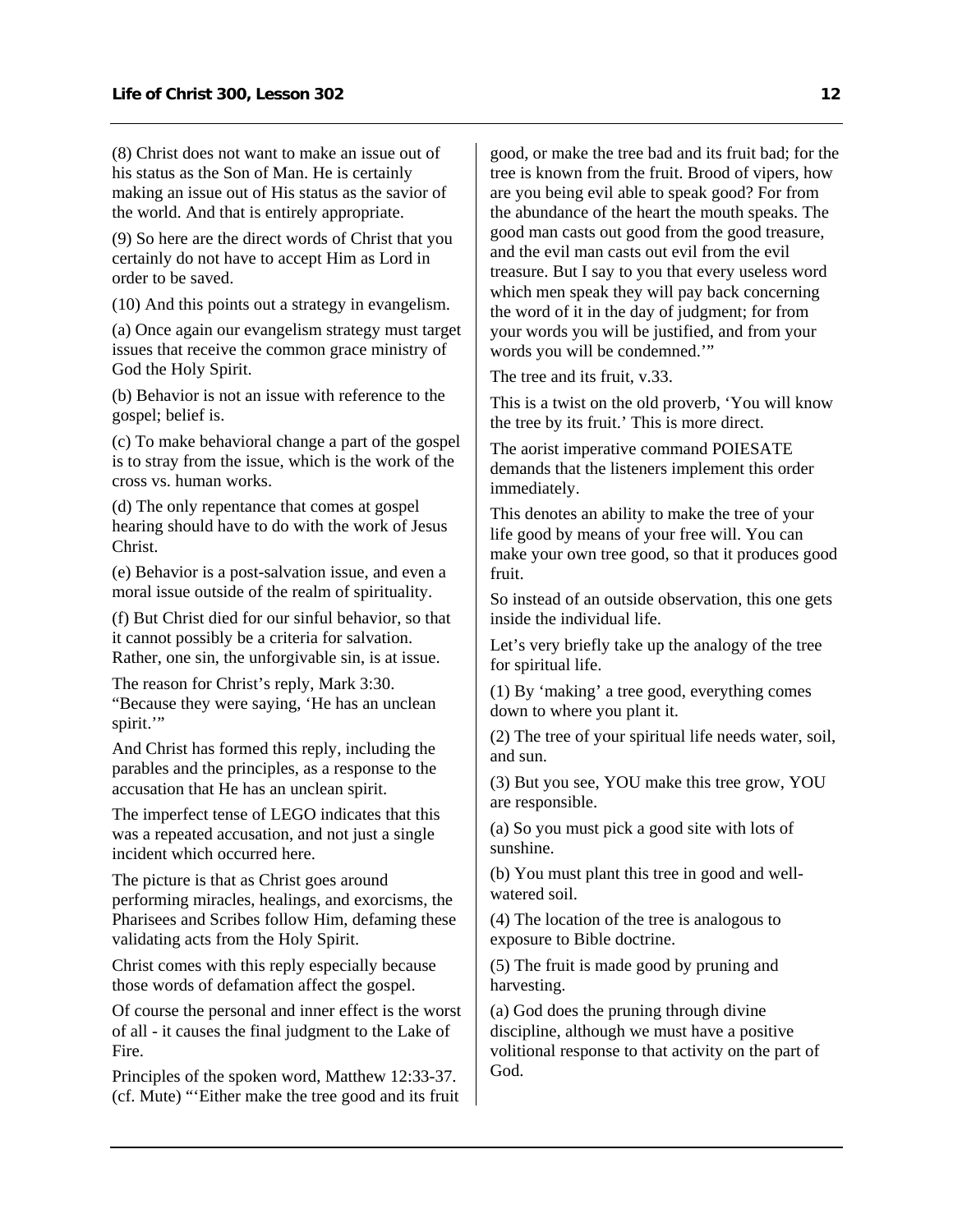(b) God makes the harvest as well, guiding us by the Spirit into productive opportunities.

There are two kinds of fruit in the spiritual life:

(1) Your testimony in the angelic conflict;

(2) Your Christian service (see doctrine of Christian Service).

The abundance of the heart, v.34.

The phrase GENNEMATA ECHIDNON is especially abrasive. Brood or offspring of vipers is certainly not intended as a complement.

(1) But this is not an idle remark, either. It has a certain accuracy to it that goes beyond that ad hominem kind of retort.

(2) The ECHIDNA is a poisonous snake. Its venom can kill you. The Scribes and Pharisees are the offspring of vipers.

(3) They are the offspring of vipers not in a reference to Satan, the serpent and dragon of old, but in reference to the real vipers of the world. Christ is making a metaphor, and that is it.

(4) So a viper is poisonous and can kill you; the poison of the Pharisee is false doctrine, and it can kill you in the temporal and spiritual sense.

Christ next points out an impossibility. That if you are evil, you are not able to speak good.

(1) Two words stand in opposition to one another here: AGATHA and PONEROI.

(a) The former represents good of an intrinsic kind, and in this context even a good that can only be produced spiritually. Because it is related to the spoken word, it is truth itself.

(b) The latter represents evil and falsehood.

(2) Christ comes right out and calls the Pharisees and Scribes evil. And since they are evil, they have an inability to speak the truth.

The abundance of the heart is EK TOU PERISSEUMATOS TES KARDIAS.

(1) The heart or mind overflows into the mouth. What you say is simply an expression of who you are.

(2) So the heart is like a spring of water welling up deep from underground, and the mouth expresses itself like the outflow from that spring. If the

spring is alkaline, then the outflow will be nothing less.

(3) If the spring is pure, sweet water, then the outflow will be fantastic.

The treasury, v.35.

This verse stands as an explanation of the principle that Christ has just given.

The good man casts out good from the good treasure; the evil man casts out evil from the evil treasure.

(1) The Greek verb EKBALLEI is 'cast out.' It is meant as a paranomasia or play on words by Christ.

(2) It is a synonym for exorcism. So that, if Christ is good, He exorcises from good.

(3) This stands as a clever refutation of the Pharisees' assertion of Christ casting out demons by Beelzebub. It also doubles as a general principle for all expression in life.

Again AGATHOS and PONEROS stand in opposition to one another, this time with a triple dose. Christ draws distinct battle lines between Himself and the Jewish legalists present.

The treasury of the heart is the sum total of information in the mentality and conscience.

(1) See Matthew 6:19-21 exegesis, from the Life of Christ series.

(2) Proverbs 10:20, "The tongue of the righteous is as choice silver, the heart of the wicked is cheap."

(3) The conscience and mentality are filled with whatever you put there. If you fill them with truth, then you will have a treasury of good things.

(4) You are therefore defined as good if you fill your heart with good things; this concentrates purely at the intake stage of spiritual growth.

(5) And if you fill your heart with bad things, then you are bad.

And this view takes into account an encompassing view of your life and especially of your intake.

(1) There are 23 hours in the day when you do not take in the truth; what is the nature of that time?

(2) Is it spent in gossip? 'Modern' literature? Watching soap operas? Listening to music that contains anything but virtue?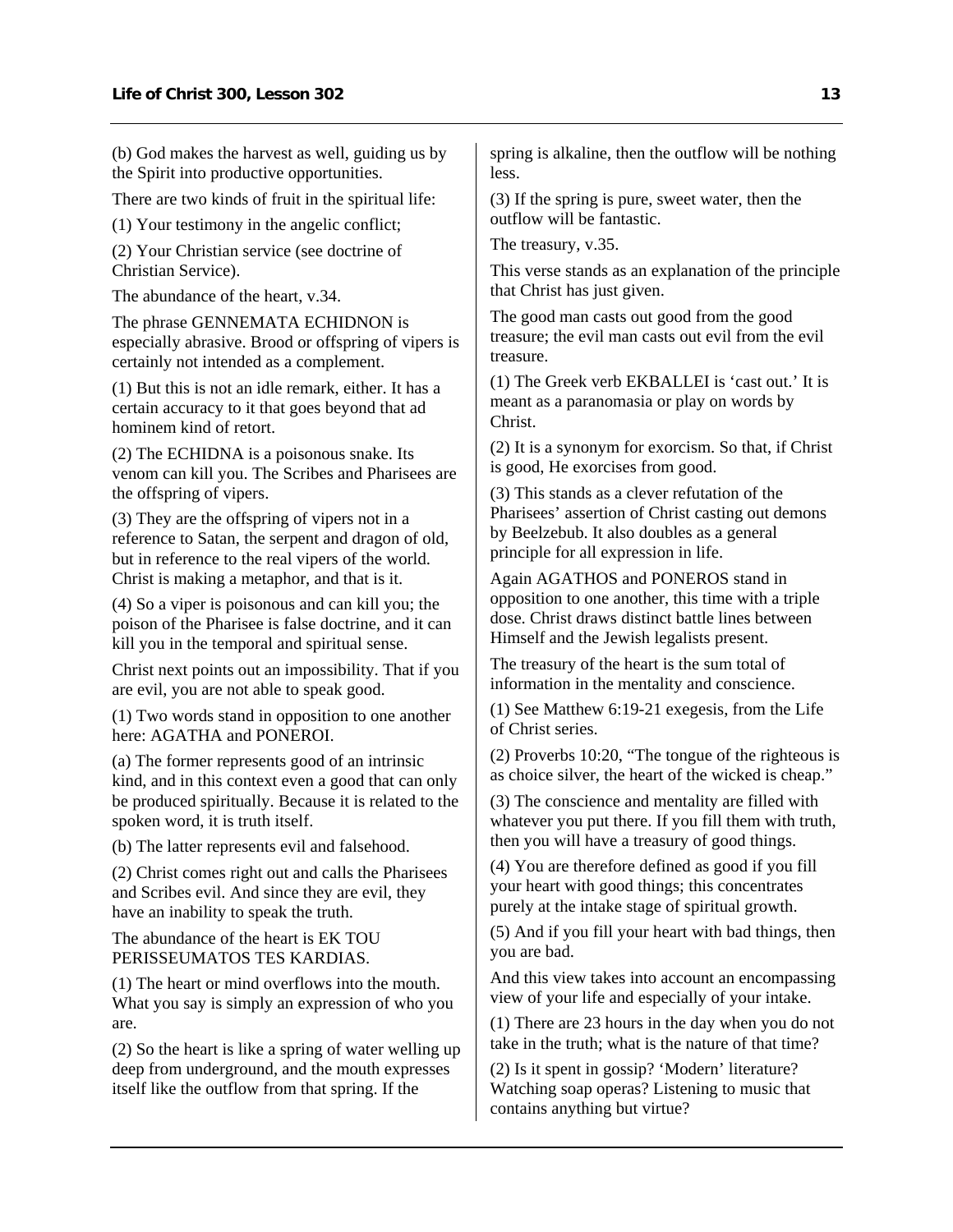(3) That other 23 hours is a very important time, because it can completely wash out what you are doing in the word.

(4) Your intake of the word can be overwhelmed by your intake of worldly culture, and our current American culture is overwhelmingly unvirtuous.

(5) God the Holy Spirit then must make do with about a 24 to 1 ratio of information, and that is the Custer battlefield of the soul.

(6) Where your treasure is, there will be your heart also.

The day of judgement and the spoken word, v.36. "But I say to you that every useless word which men speak they will pay back concerning the word of it in the day of judgment;"

ARGOS is 'idle,' 'lazy,' 'unproductive,' or 'useless.' This adjective modifies RHEMA, the spoken word, or some issue which comes from the spoken word.

Listen again to the third commandment: "you shall not take the name of the Lord your God in vain, for the Lord will not leave him unpunished who takes His name in vain."

(1) It is quite apparent that Christ refers to this commandment when He makes this proclamation; but we must exercise care, because it seems as though there is an expansion of sorts on the prohibition.

(2) The commandment of Moses concentrates on the vain-spoken word to God; here Christ employs the adjective of universality, PAN. It shows an allencompassing situation. It is 'every useless word.'

(3) This begins to sound very much like the Sermon on the Mount, where Christ set forth His establish code for His millennial rule.

(4) Generally speaking, Christ's establishment code was much stricter than that of Moses.

But wait a minute; the reference to the Day of Judgment undermines this interpretation.

(1) There is no eternal judgment related to the establishment code; the establishment code is for time only.

(2) Let's go back to our context for a moment. The very next verse, verse 37, relates this saying to salvation. It is indeed the last judgment.

(3) So at the last judgment we will be justified on the basis of our vain words.

(4) Now there is a connection between the third commandment and this saying of Christ.

(5) The third commandment is the relationship with God commandment; it says that when you use God's name, it is to be in the context of a relationship with Him.

(a) The very first time that you call upon God is when you respond to the gospel.

(b) He then responds by causing you to be saved.

(6) So at the Great White Throne, the last judgment in history, Christ judges the unbeliever on the basis of every vain word.

(a) This is an entirely just judgment, because anyone one of those words could have been admission of total depravity and an expression of reliance on His work.

(b) Go back to the second half of the commandment of Moses: "for the Lord will not leave him unpunished who takes His name in vain."

The explanation of the principle, v.37. "for from your words you will be justified, and from your words you will be condemned.'"

There are two verbs in this verse which describe the two fates at the final judgment:

(1) Justification - DIKAIOTHESE. This is the future passive indicative of DIKAIOO.

(a) The future indicative portrays an action that is certain to happen. There is a prophetic inevitability about this word.

(b) The passive voice makes it clear that the subject is the recipient of the action, and he does not produce it on his own.

(c) Here that subject is multiple - it is every believer who will go before the Great White Throne of Jesus Christ and receive salvation judgment.

(d) By your words you will be justified; these words you speak to God... "I believe in the work of Jesus Christ on the cross."

(e) This brings about the veracity of God toward His word; at that very moment He imputes the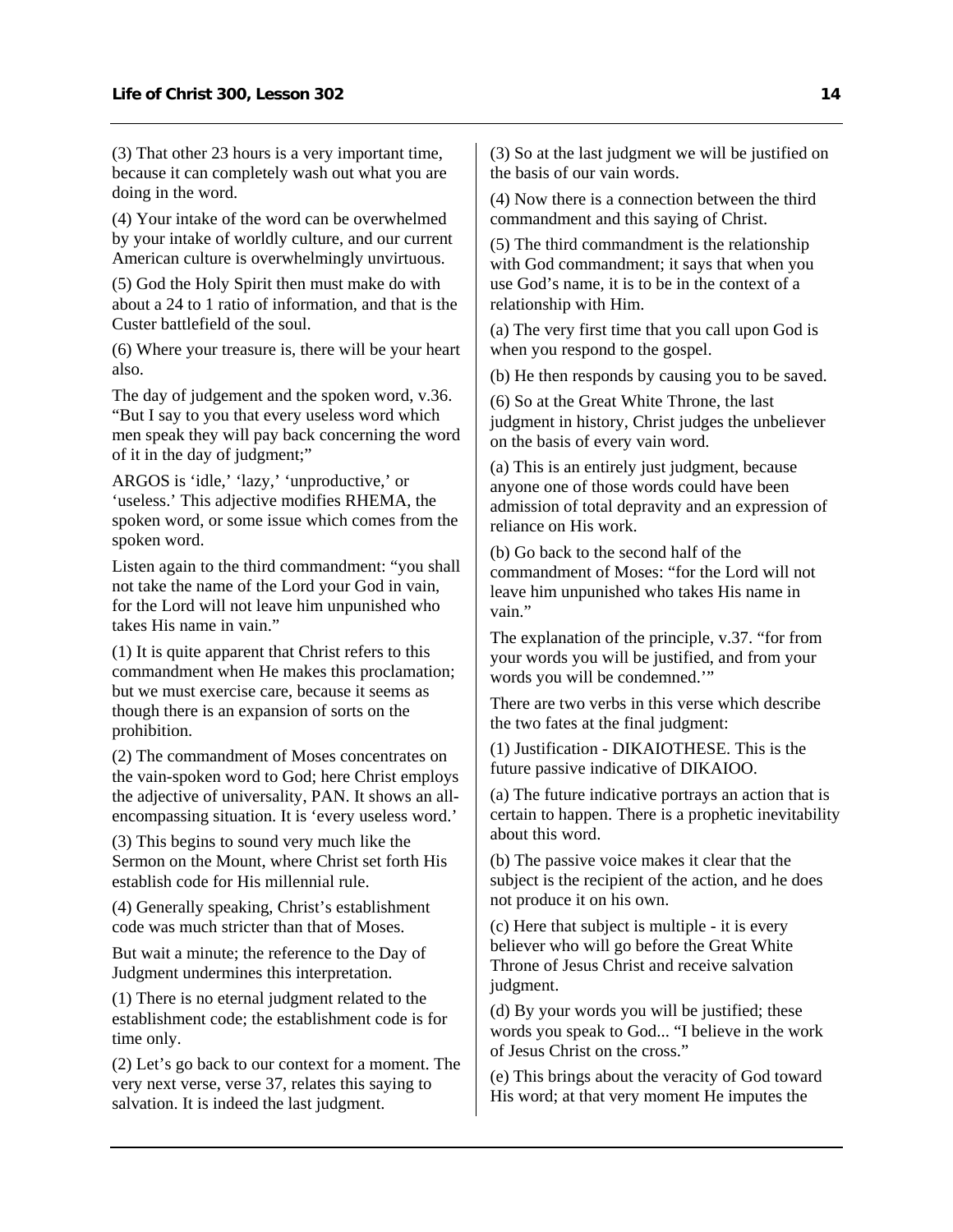righteousness of His own Son to you, and on the basis of that righteousness you are declared justified to spend eternity with Him in heaven.

(2) Condemnation - KATADIKASTHESE. The future passive indicative of KATADIKAZO.

(a) Again the future indicative predicts with certainty and inevitability an event.

(b) And again the passive voice has God producing the action, and here the unbeliever receiving it.

(c) Every unbeliever in history will receive this judgment; every single one of his words will condemn him, because any one of them could have been an expression of belief in the Son.

(d) The stubborn unbelief of this class of human being makes every single one of their words in vain.

(e) Their words therefore come back to condemn them utterly; all of their words - every expression of thought will come back to haunt them before Jesus Christ at the final judgment.

(f) Every word will be considered vain and empty; every word useless because of the yawning gulf of eternity in the Lake of Fire.

(3) Romans 10:5-13 is a part of this: "(5) For Moses writes that the man who does the righteousness which is from the law will live by them. (6) But the righteousness from faith thus says, 'Do not say in your heart, 'Who will ascend into heaven?' (This works to bring Christ down); (7) Or, 'Who will descend into the abyss?' (This works to bring Christ up from the dead). (8) But what does it say? 'The word (RHEMA) is near you in your mouth and in your heart. This is the word (RHEMA) of faith which we preach. (9) That if you confess with your mouth 'Lord Jesus' and believe in your hear that God raised Him from the dead, you will be saved. (10) For with the heart he believes unto righteousness, and with the mouth he confesses unto salvation. (11) For the Scripture says, 'Everyone who believes upon Him will not be put to shame. (12) For there is no distinction between Jew and Greek, for the same Lord is over all, wealth unto all who call upon Him. (13) For everyone who will call upon the name of the Lord will be saved."

## **The Demand For a Sign Refused Matthew 12:3845.**

Then some of the Scribes and Pharisees answered Him saying, 'Teacher, we want to see a sign from you.'

But after formulating an answer He said to them, 'An evil and adulterous generation pursues a sign, and no sign will be given to it, except the sign of Jonah the prophet.

For just as Jonah was in the belly of the sea‐ monster three days and three nights, so also the Son of Man will be in the heart of the earth three days and three nights.

Ninevite men will stand again in judgment against this generation and condemn it, because they repented at the preaching of Jonah, and behold something greater than Jonah is here.

The Queen of the South will rise up in judgment against this generation and condemn it, because she came from the end of the earth to hear the wisdom of Solomon, and behold something greater than Solomon is here.

But whenever the unclean spirit comes out from the man, it goes through waterless places seeking rest and it does not find [it].

Then he says, 'I will return into my house from which I came; and when he comes he finds [it] unoccupied, swept, and put in order.

Then he goes and takes alongside with him seven other spirits more wicked than himself and after entering they live there; and the last state of that man becomes worst than the first. Thus it will be also with this generation.'"

### **Outline.**

The response of the Jewish rulers, v.38.

Christ's reply, vv.39-45.

The general principle, v.39a.

The application and exception, v.39b-40.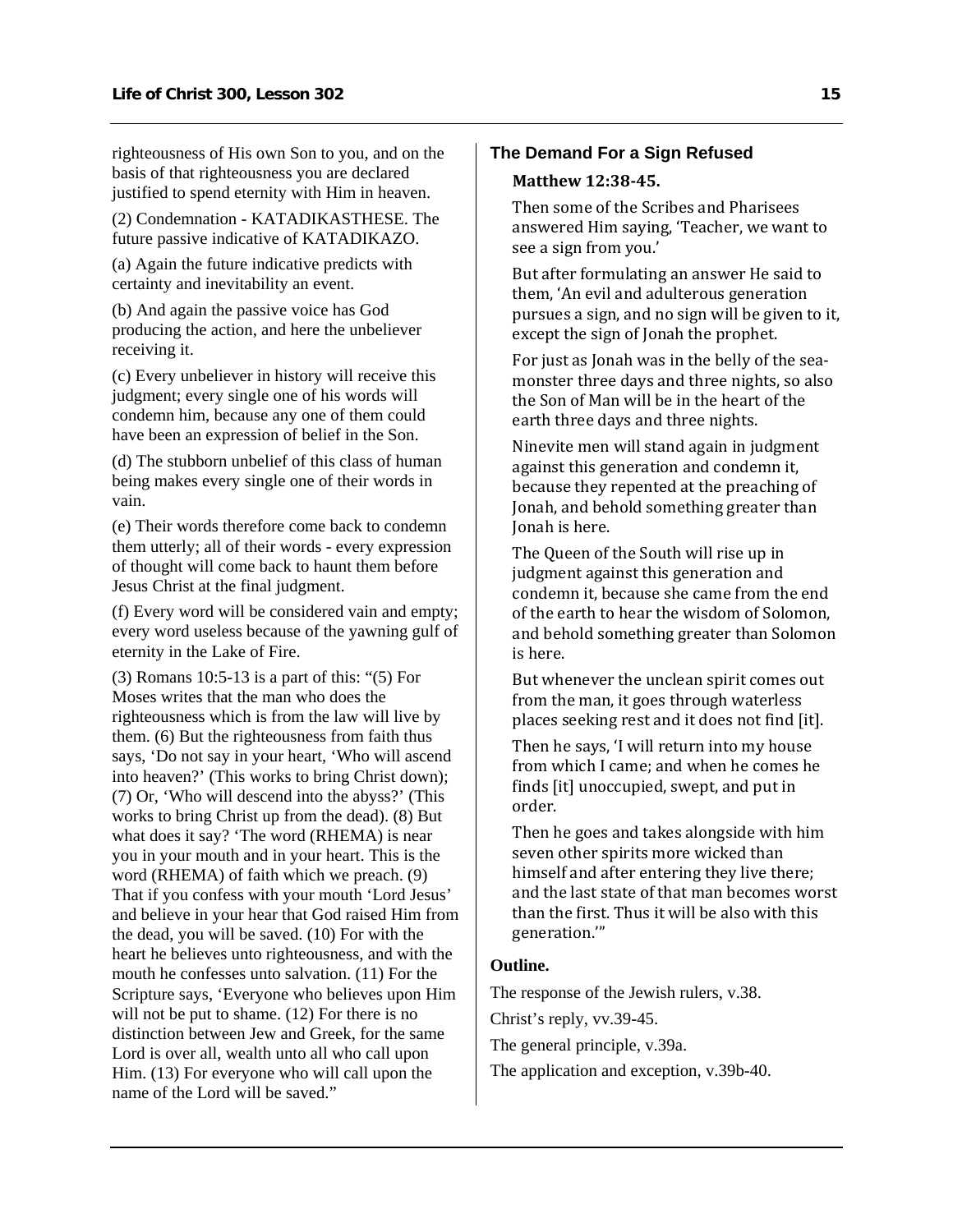The testimony of the Ninevites at their resurrection, v.41.

The testimony of the Queen of the South at her resurrection, v.42.

The illustration of the unclean spirit, vv.43-45.

The plight of the exorcised spirit, v.43.

The usual idea of the exorcised spirit, and his usual success, v.44.

The foul party of the unclean spirits, v.45a.

The point of comparison with the present generation, v.45b.

### **Exposition.**

Verse 38: "Then some of the Scribes and Pharisees answered Him saying, 'Teacher, we want to see a sign from you."

This passage is a continuation of the one we have just finished. It contains the response of the Pharisees to the gospel call and statement of impending judgment by Christ.

Christ says some harsh words toward the Pharisees and Scribes; not too harsh, but appropriately harsh and difficult to swallow.

But Christ's words also represent a dual purpose: to defend the validating ministry of the Holy Spirit, and to also leave His enemies with recourse to believe.

Although most immediate in the context is the statement of Matthew 12:36-37 concerning the vocalization of belief, the Pharisees seem to aim their remarks at Christ's discourse on the blasphemy against the Holy Spirit contained in vv.31-32.

Again the Pharisees employ the appellation 'Teacher,' which is DIDASKALE in the Greek.

You can see that these may well be some of the same Pharisees who were at Simon's house when the formerly sinful woman washed Christ's feet with her tears.

Remember, the Pharisees no longer regard Christ as the Messiah, nor do they even regard Him as a prophet.

As a simple teacher of truth, Jesus would even be below them in their hierarchy of authority and power. To them, Christ may be a teacher, but He is less than a Pharisee or Scribe. The difference would be the same as it is in our culture when we define the difference between a teacher and a scholar.

Therefore DIDASKALE may be a term of respect under normal conditions, but here it becomes demeaning.

With simple language some of the Pharisees and Scribes ask for a sign.

The present active indicative verb THELOMEN portrays a simple desire.

The complementary infinitive IDEIN tells us that they desired something that they could see with their own eyes.

APO plus the genitive of source of the personal pronoun SOU makes it clear that Christ must produce this sign from Himself.

SEMEION is the sign. Some sort of supernatural act, a miracle or healing is in view.

These men cannot take Christ's word for it; neither do they accept what they have likely just witnessed - the exorcism of a demon. They have discredited that very thing, so that Christ must now jump through another hoop of theirs.

Verses Thirty Nine through Forty One: "(39) But after formulating an answer He said to them, 'An evil and adulterous generation pursues a sign, and no sign will be given to it, except the sign of Jonah the prophet. (40) For just as Jonah was in the belly of the sea-monster three days and three nights, so also the Son of Man will be in the heart of the earth three days and three nights. (41) Ninevite men will stand again in judgment against this generation and condemn it, because they repented at the preaching of Jonah, and behold something greater than Jonah is here."

The aorist participle APOKRITHEIS depicts Christ thinking about what to say. This never really portrays how long Christ thinks, only that He does. Considering Christ's great genius in the spiritual realm, it is probably not too long at all.

Christ makes grave judgment against this generation of Jews.

They are evil, PONERA. The Greek word has pretty much all of the connotation that ours does.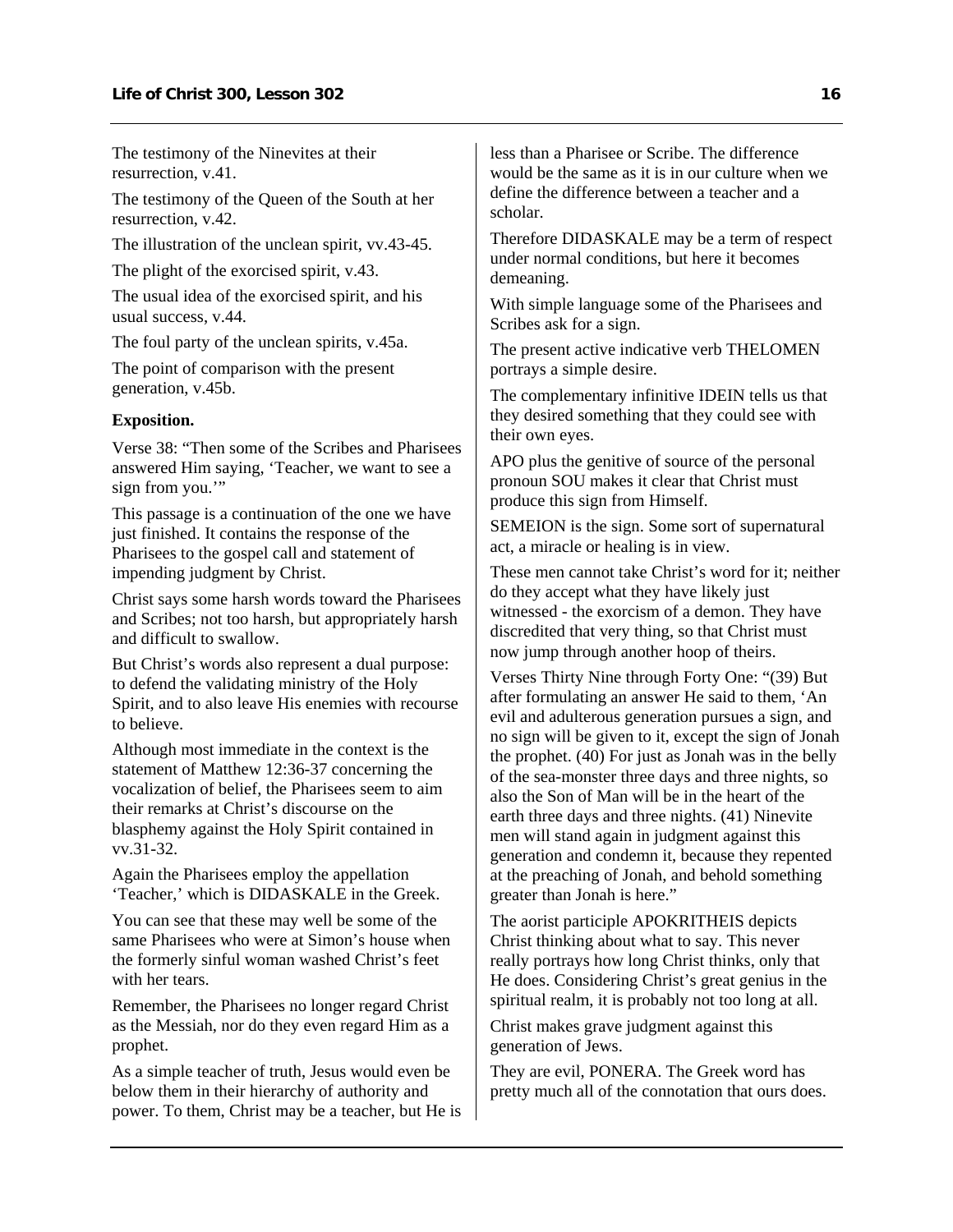They are adulterous, MOIKALIS. This was a favorite description of Hosea the prophet.

**Hosea 3:1, "**Then the Lord said to me, 'Go again, love a woman who is loved by her husband, yet an adulteress, even as the Lord loves the sons of Israel, though they turn to other gods and love raisin cakes.'"

The children of the Northern kingdom had turned from Yahweh to worship every kind of foreign god.

They had turned to other gods like an adulterous woman turns to men apart from her husband.

So evil might characterize the legalism of the Pharisees, while adultery the idolatry of the lascivious types; neither were right.

PONERA and MOIKALIS represent two grave errors regarding spiritual life. Both result in failure and harsh judgment for the Christian.

The verb EPIZETEO describes the action of the evil and adulterous generation: it paints a picture of zealous and inordinate pursuit of something illicit.

There are good things to seek in the spiritual life. To pursue the word with zeal is considered a wonderful thing.

**Psalm 119:10,** "With all my heart I have sought You; do not let me wander from Your commandments."

The evil and adulterous generation inordinately seeks a sign. Well this group of Pharisees wanted Christ to do a sign right there before them, even though just a little while before on that very same day he had performed the sign of David, the exorcism of a demon.

And here is something that is no secret at all; someone who is honest with his or her spiritual needs has no need of a sign at all.

(1) We have been living in the age of the invisible God for nearly two thousand years now.

(2) Although there are many wonderful ways to come to an awareness of God, and to see His wonderful works in our lives, there is no visible God or visible supernatural act to cling to.

(3) Christ is offering the truth here, and an excellent way to recover from sinful depravity and human misery.

(4) Basic honesty about your spiritual needs means:

(a) If you have never met God before, it means admitting your sinful separation from God, and your helplessness to remedy that state. From that point being honest means seeing Jesus Christ as the divine solution to the problem of sin.

(b) If you are a Christian in a state of sin, it means removing yourself from that state through repentance and confession.

(c) If you are a Christian struggling with the issues of life in the devil's world, or just wanting to identify your destiny, then it means getting under the authority of a good pastor who can teach you about those important things.

(5) In other words, you need Jesus Christ, you need a solution to post-salvation sin, and you need the word of truth in your life.

The only sign given to the incarnation generation will be the sign of Jonah the prophet.

Jonah was a prophet of eighth century Israel. Apart from his own book of prophecy, he is mentioned only in 2 Kings 14:25: "He (Jeroboam II) restored the border of Israel from the entrance of Hamath as far as the Sea of the Arabah, according to the word of the Lord, the God of Israel, which he spoke through his servant Jonah the son of Amittai, the prophet, who was of Gathhepher."

(1) Since the minor prophet Jonah has the same father's name as the one mentioned in Kings, they are very likely the same man.

(2) Jeroboam II ruled the Northern kingdom Israel from about 793-753 BC. His reign was an Indian summer, where Israel briefly ascended in power and prosperity before their destruction in 722 BC

(3) Jonah's only claim to fame aside from his evangelization of the Assyrians was his prediction of the success of Jeroboam II in his military campaign.

(4) Jonah had great difficulty in obeying the command of Yahweh; it is not mentioned why he fled to Tarshish (Jonah 1:3), but from his response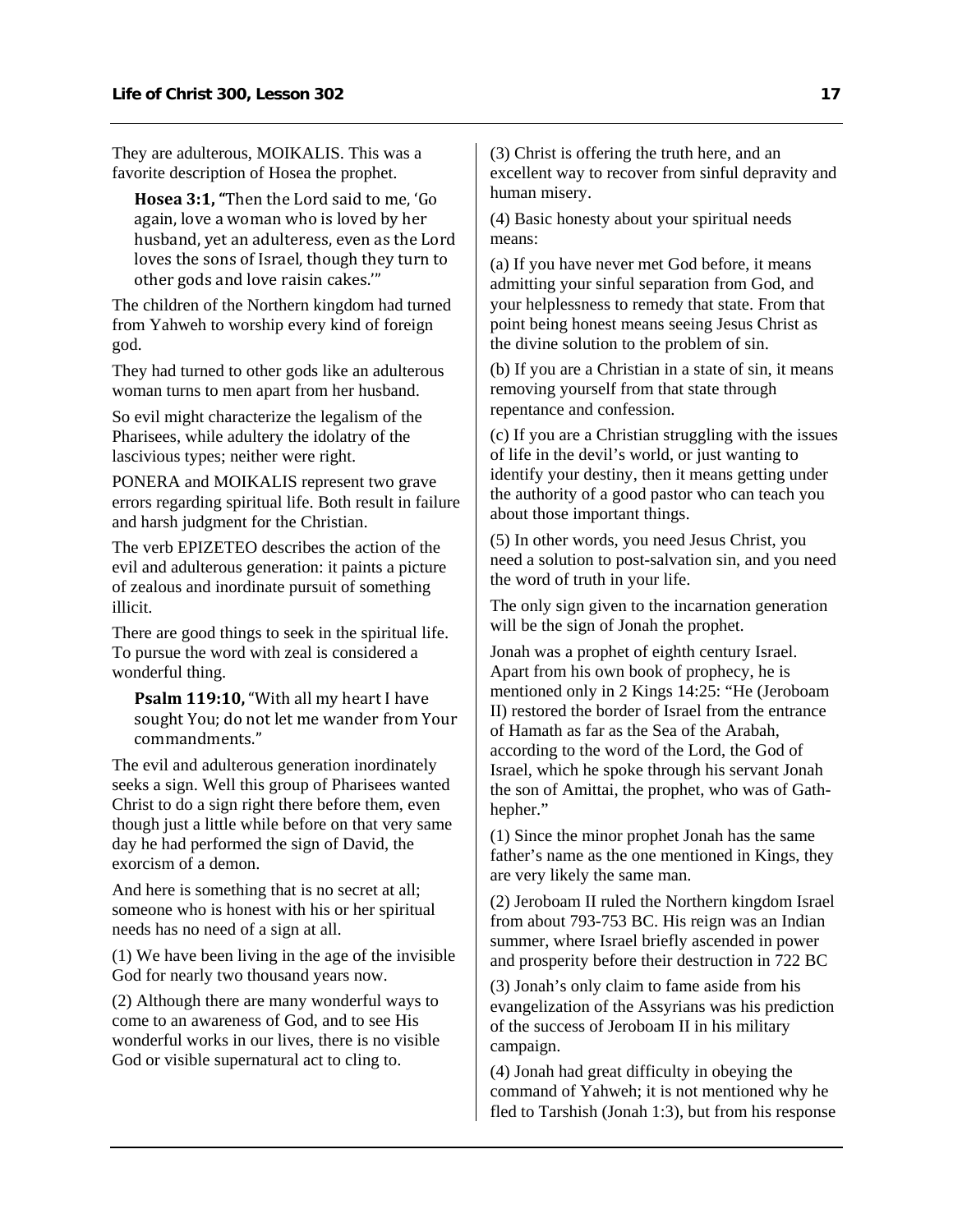at the end of his book, it is clear that he disdained the people of Nineveh.

(5) Assyria was a second-rate world power at the time that Jonah went to them and gave them the gospel in the middle of the 8th century, BC Their glorious days under Tiglath-Pileser I and Shalmaneser I were gone. For fifty or a hundred years, their empire had been experiencing military defeat and domestic trouble.

(6) There had been limited contact between Israel and Assyria before this time, but Assyria was a Gentile nation and certainly a military threat.

(7) The Pharisees and Scribes of Christ's time were throwbacks to Jonah.

(a) Jonah did not want to witness to the Assyrians because they were Gentiles.

(b) Since the Jews were God's chosen people, what would be the purpose of bringing God's good news to someone else?

Jonah is an intriguing choice of comparison by Christ, because he is an appropriate illustration of the Pharisees, and he is a type of Christ in the grave.

(1) Jonah's reluctance to go to Nineveh is racial; he couldn't be more like the Jews of Christ's day in that respect.

(2) Jonah's brief tenure in the belly of the fish is a type or foreshadow of Christ's time in the grave.

(a) Again verse forty reads, "For just as Jonah was in the belly of the sea-monster three days and three nights, so also the Son of Man will be in the heart of the earth three days and three nights."

· So Jonah was in the belly of the KETOS, seamonster for three days.

· And Christ would be in the heart of the earth for three days.

(b) Listen to Jonah's prayer from the belly of the fish  $(2:2-9)$ , " $(2)$  I called out of my distress to the Lord, and He answered me. I cried for help from the belly of Sheol; You heard my voice. (3) For You had cast me into the deep, into the heart of the seas, and the current engulfed me. All Your breakers and billows passed over me. (4) So I said, 'I have been expelled from your sight. Nevertheless I will look again toward Your holy

temple.' (5) The waters closed over my life. The great deep engulfed me, weeds were wrapped around my head. (6) I descended to the roots of the mountains. The earth with its bars was around me forever, but You have brought up my life from the pit, O Lord my God. (7) While I was fainting away, I remembered the Lord, and my prayer came to you, into Your holy temple. (8) Those who regard vain idols forsake their faithfulness, (9) but I will sacrifice to you with the voice of thanksgiving. That which I have vowed I will pay. Salvation is from the Lord."

· Jonah uses the language of death. When he went into the water, he was cast into the abyss, the TEHOM or great deep of the sea.

· The doors of the sea close over him, and Jonah is lost for dead - he has descended to the very roots of the mountains, in the pit.

· His cry from the deep was a cry from Sheol itself, so deep was he in the ocean.

· Now Christ would actually die and go to Sheol while his body was in the grave. There, He would preach to fallen angels about His victory on planet earth, 1 Peter 3:19.

(3) On the basis of this great Psalm of Jonah, the fish vomits his body up onto dry land, and he fulfills his mission as a prophet to Assyria.

(a) Assyria would then grow great under Tiglath-Pileser III, and come down and conquer the Northern Kingdom.

(b) The ascension of Assyria is a spiritual ascension that result in prosperity. They are employed by God as the fist of discipline on Israel.

(c) The precarious position of the Northern Kingdom during Jonah's time was a parallel to the precariousness of Israel during Christ's day.

(d) Because of Israel's racist and arrogant attitude toward the Gentiles, and because of their participation in idolatry, they had to be destroyed. They were not only poor witnesses before God, but dangerous to themselves and nations around them. God's justice had to act.

(4) So as Christ says these words about a sign to Israel being the sign of Jonah, they would understand it as a warning.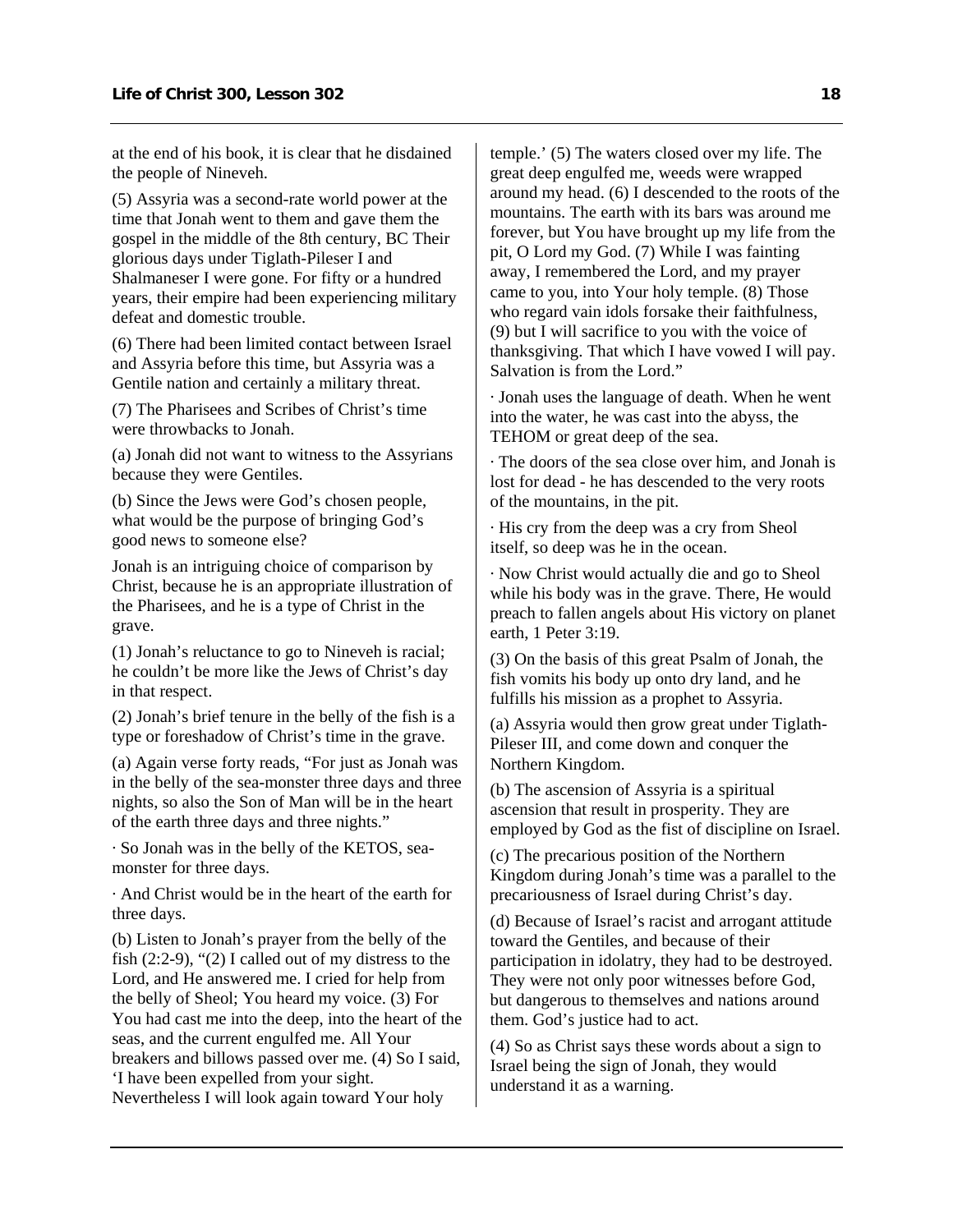(a) But listen: one nation at least did repent during Jonah's time - the nation of Assyria.

(b) And it is the hope of Christ that the sign of Jonah will cause a revival.

(c) Fascinating: that Christ is already identifying that it is going to take a lot more than miracles and healings and exorcisms to bring Israel to repentance.

(d) It will take the sign of Jonah, the greatest sign of all. Romans 1:4, "...(Jesus), who was declared the Son of god with power by the resurrection from the dead, according to the Spirit of holiness, Jesus Christ our Lord."

(e) And even the sign of Jonah will not bring about the intended result, due to the stubborn nature of the Jews of Christ's generation.

Verse Forty One: "Ninevite men will stand again in judgment against this generation and condemn it, because they repented at the preaching of Jonah, and behold something greater than Jonah is here."

Jonah was a reluctant prophet; this much is exceedingly obvious. Even on his most successful day, he hates the repentance of the Gentile Ninevites.

Jonah 4:1-4, "(1) But it (their repentance) greatly displeased Jonah and he became angry. (2) He prayed to the Lord and said, 'Please Lord, was not this what I said while I was still in my own country? Therefore in order to forestall this I fled to Tarshish, for I knew that You are a gracious and compassionate God, slow to anger and abundant in loving-kindness, and one who relents concerning calamity. (3) Therefore now, O Lord, please take my life from me, for death is better to me than life.' (4) The Lord said, 'Do you have good reason to be angry?'"

(1) Jonah actually preferred to die because he had converted Gentiles to the plan of God.

(2) This really angered Jonah because since he was an eighth century prophet to Israel, he had no converts there.

(3) With this attitude, the human side of Jonah's efforts in Nineveh must have been paltry at best. And yet it was it best work as measured by response.

(4) But the Ninevite men will stand again in judgment against the incarnation generation, because even as Gentiles they understood God's plan and repented.

(a) And for a hundred years' time these Ninevite men supplanted Israel as a client nation unto God.

(b) They would become proud and suffer the fifth cycle of discipline, as predicted by the prophet Nahum.

(c) They will stand again: ANASTESONTAI. This is the resurrection verb in the future indicative.

(d) At some future time the men of Nineveh will rise again in judgment against the incarnation generation.

(e) The resurrection of Israel occurs at the end of the millennium, when all Jewish believers are resurrected unto judgment, along with many others.

(f) There before the Great White Throne will be arrayed all the people of the world.

· Old Testament Gentile believers will be there.

· Unbelievers from the incarnation generation will be there.

· And the Assyrian believers of Jonah's time will stand again, looking proudly toward their savior Jesus Christ.

(5) And think about what Jesus Christ gave them.

(a) He gave them his entire self, trying every day to initiate their salvation.

(b) He had the filling of the Holy Spirit, by which He performed miracles and healings and exorcisms.

(c) He had an incredible amount of doctrine and wisdom in His soul, so that He was fully prepared for every legitimate question and even illegitimate attacks.

(d) And He would die and stay in the belly of the earth for three days - but after three days He would rise again in complete victory over death.

(e) These all were so compelling.

Now we are analogous to the Ninevites; we have hardly anything at all to go on in the way of miracles.

(1) Christ is not present before us.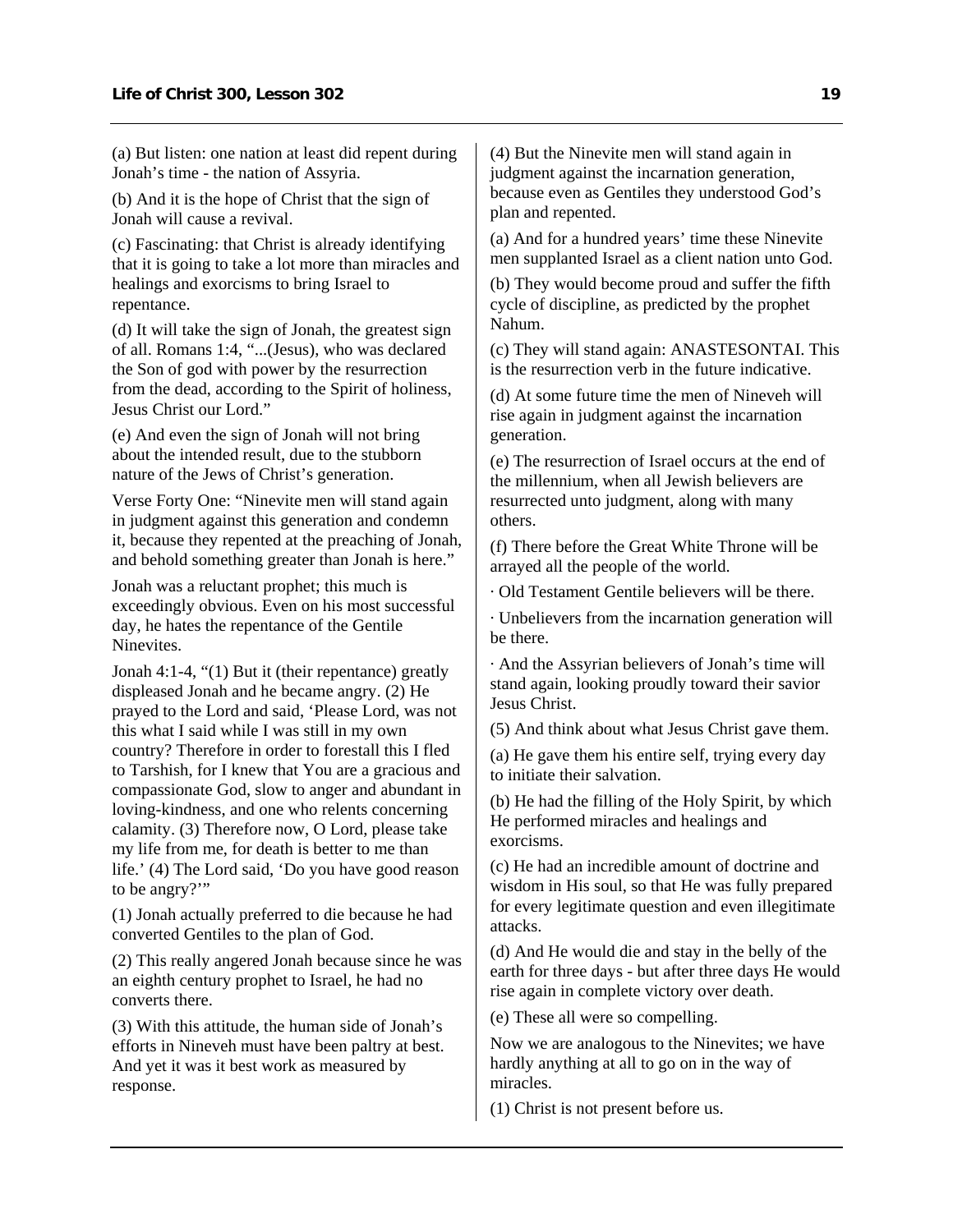(2) The temporary spiritual gifts have passed away, leaving only the charlatans and their deceived ones. No one has the power to perform miracles or healings or exorcisms during this period of the church age.

(3) According to the true doctrine of the imminence of the rapture there is no prophecy fulfilled in the church age. Furthermore, any tribulational prophecy must be able to be fulfilled at any time, so that none of it can be linked to technology. It is no more valid to link information from Revelation to our time than to the Middle Ages.

(4) So during this dispensation of the invisible God, it is more difficult to settle on the one true God.

(5) The great way to see the supernatural power of God is by changing your life, truly changing your life by the intake and application of Bible Truth.

(6) So if we repent it is a powerful argument for the greatness of God, because we are like the Ninevites, living in a very degenerate society, and yet seeing an honest need for a relationship with God.

(7) What a powerful witness our repentance then becomes! Without miracles, without much evidence of the supernatural, only on the merit of the truth of God do we repent. How great the glory to God.

The Witness of the Queen of the South on Judgment Day, v.42: "The Queen of the South will rise up in judgment against this generation and condemn it, because she came from the end of the earth to hear the wisdom of Solomon, and behold something greater than Solomon is here."

1 Kings 10:1-10, "(1) Now when the queen of Sheba heard about the fame of Solomon concerning the name of the Lord, she came to test him with difficult questions. (2) So she came to Jerusalem with a very large retinue, with camels carrying spices and very much gold and precious stones. When she came to Solomon, she spoke with him about all that was in her heart. (3) Solomon answered all her questions; nothing was hidden from the king which he did not explain to her. (4) When the queen of Sheba perceived all the wisdom of Solomon, the house that he had built,

(5) the food of his table, the seating of his servants, the attendance of his waiters and their attire, his cupbearers, and his stairway by which he went up to the house of the Lord, there was no more spirit in her. (6) Then she said to the king, 'It was a true report which I heard in my own land about your words and your wisdom. (7) Nevertheless I did not believe the reports, until I came and my eyes had seen it. And behold, the half was not told me. You exceed in wisdom and prosperity the report which I heard. (8) How blessed are your men, how blessed are these your servants who stand before you continually and hear your wisdom. (9) Blessed be the Lord your God who delighted in you to set you on the throne of Israel; because the Lord loved Israel forever, therefore He made you king, to do justice and righteousness.' (10) She gave the king a hundred and twenty talents of gold, and a very great amount of spices and precious stones. Never again did such abundance of spices come in as that which the queen of Sheba gave King Solomon."

2 Chronicles 9:12, "King Solomon gave to the queen of Sheba all her desire which she requested besides a return for what she had brought to the king. Then she turned and went to her own land with her servants."

The queen of Sheba was from a Gentile nation; she was indeed a Gentile, and this is important in understanding Christ's reference.

Whereas Jonah is a good example of a very weak witness, as you can see, Solomon is an ideal example of a very strong witness. Listen again to verses 3-5, "(3) Solomon answered all her questions; nothing was hidden from the king which he did not explain to her. (4) When the queen of Sheba perceived all the wisdom of Solomon, the house that he had built, (5) the food of his table, the seating of his servants, the attendance of his waiters and their attire, his cupbearers, and his stairway by which he went up to the house of the Lord, there was no more spirit in her."

Solomon answered all of her questions, which are described as difficult.

Furthermore, she got to see his house, and the conduct of his household servants, and even the way that he treated them.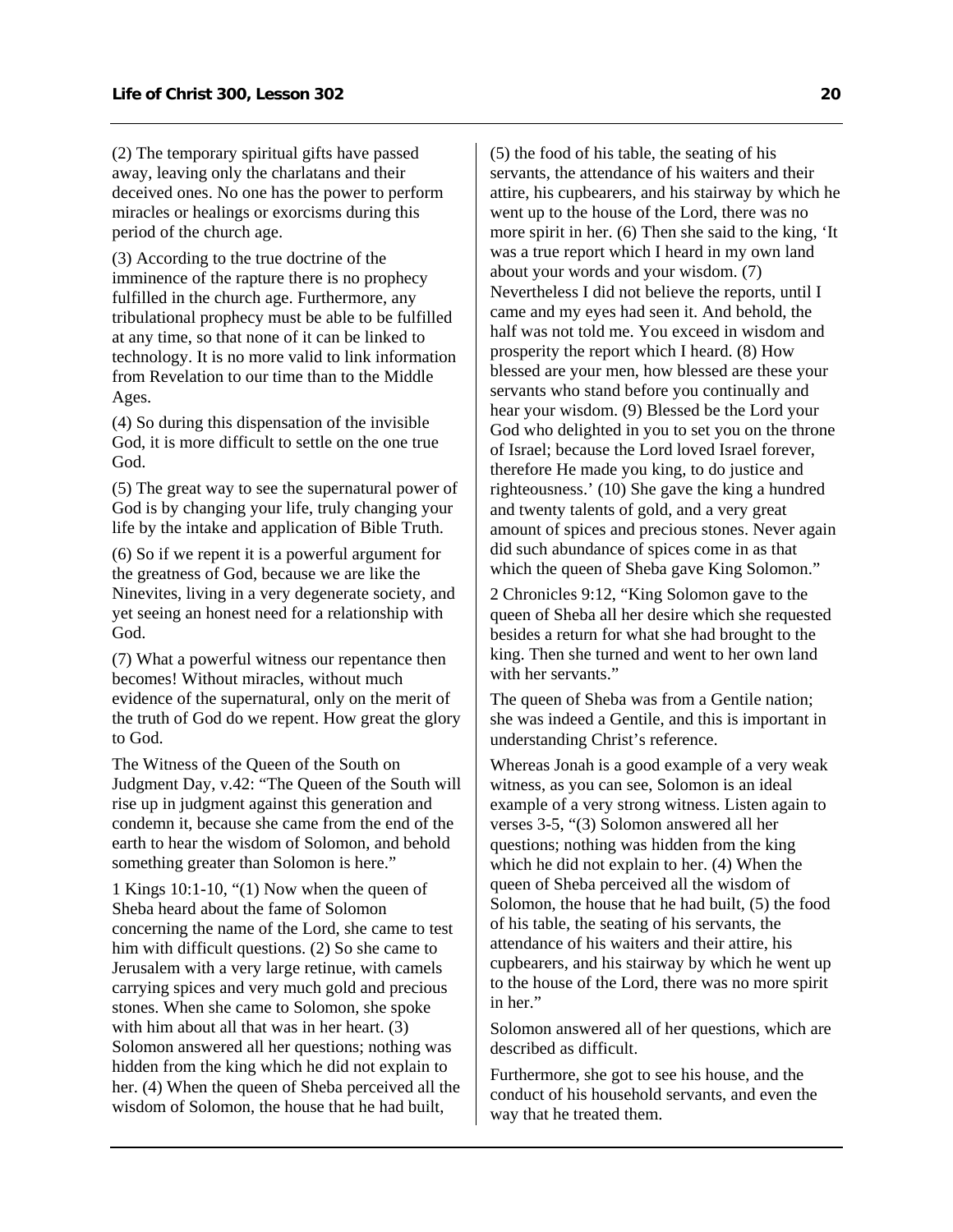There were no flaws whatsoever in the witness of Solomon. He has Israel functioning as intended by God - they are truly a light unto all the nations of the world.

And going to the strong witness, even the strongest witness in the history of Israel, Christ is considered even stronger.

Verses Forty-Three to Forty-Five: "(43) But whenever the unclean spirit comes out from the man, it goes through waterless places seeking rest and it does not find [it]. (44) Then he says, 'I will return into my house from which I came; and when he comes he finds [it] unoccupied, swept, and put in order. (45) Then he goes and takes alongside with him seven other spirits more wicked than himself and after entering they live there; and the last state of that man becomes worst than the first. Thus it will be also with this generation."

Now this is intended as an illustration. These are general truths about the actions and attitudes of demons.

Christ is the greatest expert on demonology ever, combining Old Testament doctrine and personal experience.

But this is an illustration that describes the mental attitude of the incarnation generation. They are quite negative to the teaching of Jesus Christ, and exceedingly dishonest about their spiritual needs.

Observe that the parallel is between the unclean spirit and the person of Christ's generation. They are considered the same according to a certain mode of behavior.

Verse 43 begins with the word HOTAN, which is translated 'whenever.' The 'ever' part of it makes it an open case. It is something that is always true as long as the conditions are met.

The aorist subjunctive verb EXELTHE is a gnomic aorist, that states a general truth or axiom. It is what is always true. It means to 'exit,' or 'go out.' This is most likely after the demon has been cast out.

Considering the context has to do with exorcism this is especially likely.

So the demon goes out from the man.

AKATHARTON PNEUMA is unclean spirit. This has a kind of interesting Jewish twist on the old fallen angel idea.

Any person that touched a carcass was considered unclean, and apart from the fellowship of Israel under certain purification rituals were undertaken. See Leviticus chapters 11, 15, 22.

Nor could a Jew come into physical contact with a leper and remain clean.

There are various other regulations concerning unclean things and people. Most of the time uncleanness has to do with physical death. Perhaps the best definition of an unclean animal is that it is a scavenger or comes into contact with carcasses.

The important point is that uncleanness had to do with fellowship. It represents temporary spiritual death, and therefore cannot be tolerated.

Therefore, the unclean spirit is the angelic being who is apart from fellowship with God, and is in a state of spiritual death.

Uncleanness is also associated with idols and demon worship in Zechariah 13:2, "And on that day, says the LORD of hosts, I will cut off the names of the idols from the land, so that they shall be remembered no more; and also I will remove from the land the prophets and the unclean spirit."

The way that Christ says this makes a connection with His Jewish readers. And He interprets the doctrine of uncleanness in just the right way, something that His opponents seldom if ever did.

Although the Scribes and Pharisees understood the legalistic function of the purifications, they had little if any clue to the spiritual significance.

So now the fallen angel - unclean spirit goes out from the man. And whenever it does it experiences the same experience.

It goes through waterless places.

(1) DIERCHETAI means to pass through. This is the present of general truth portraying what always happens when a demon is cast out from a man.

(2) ANUDRON TOPON - waterless places. Now this becomes an interesting description indeed. This is more of a general description of the passage of the unclean spirit through places where there is no satisfaction. It portrays the experience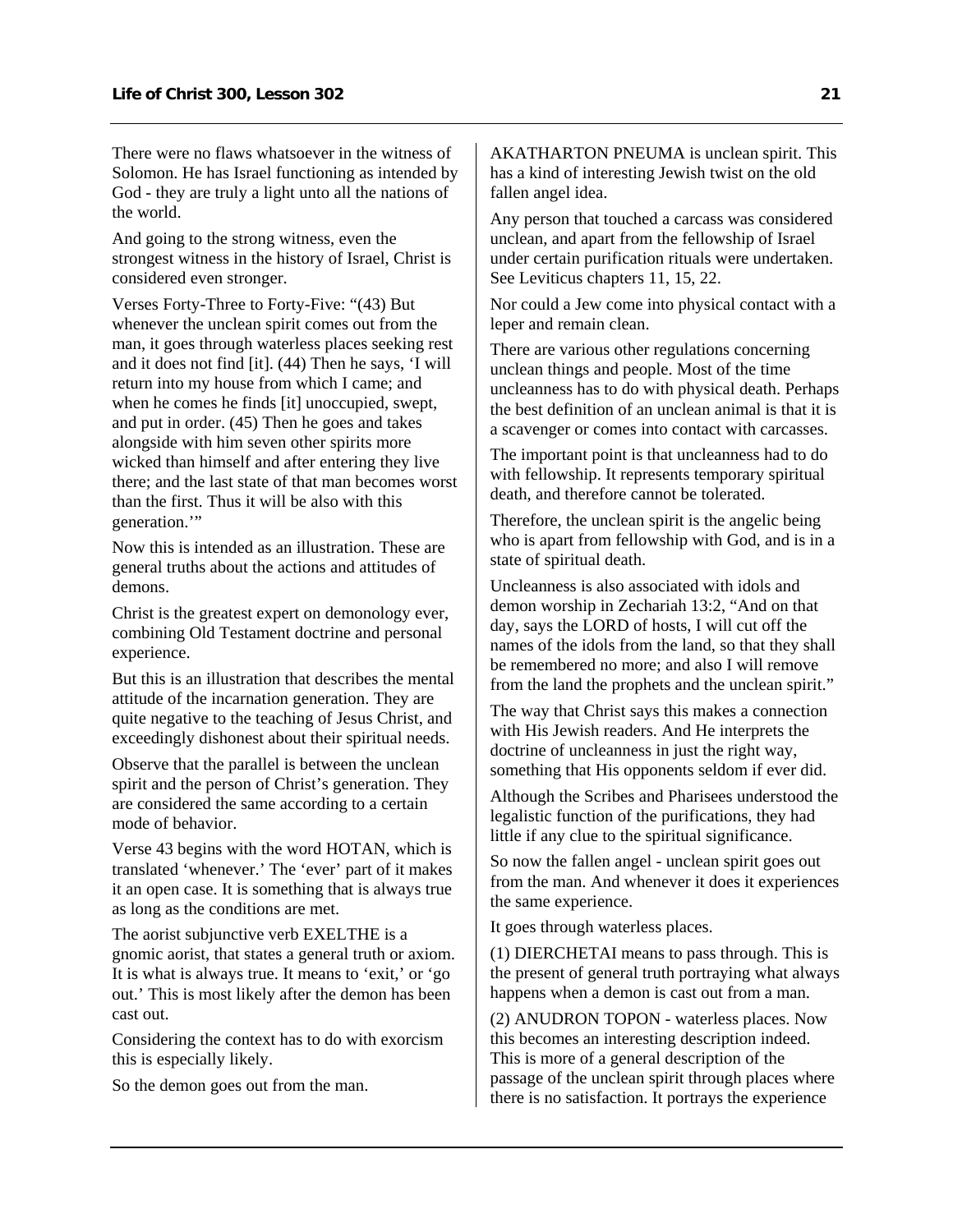of crossing a desert and being thirsty and having no water at all.

Seeking rest and does not find it.

(1) The present active participle ZETOUN is contemporaneous with the main verb. So while passing through waterless places, the unclean spirit is seeking something.

(2) The object of the participle is ANAPAUSIN. This means to rest or stop with a special iterative sense of 'again.' So it is looking for a rest stop similar to the one it has just had.

(3) Make no mistake; this unclean spirit is desperately seeking another body to inhabit.

(4) The unclean spirit is after all a spirit, and therefore it no longer has its angelic body. It has long ago 'died' in the angelic sense of having body and soul separated.

(5) For that reason, it is completely deprived of sensory perception, and it lusts for that very thing.

(6) It really is kind of a creepy portrayal; the spirit looking and lusting for the sensual experience of inhabiting a human body.

(7) But this particular unclean spirit does not find another body to inhabit, so it must return to the place from whence it came.

Verse 44 contains the soliloquy of the demon:

At the point where the unclean spirit can find no other home for himself, he says to himself... TOTE LEGEI.

The verb EPISTREPHO portrays a return to a place that has previously been visited.

He decides to return to the house from where he came out [EIS TON OIKON MOU HOTHEN EXELTHON]

(1) He calls it 'my house', which is the noun OIKON plus the personal pronoun in the possessive genitive, 'my.'

(2) Of course it isn't his house in the true sense, but it was given to him. That is the nature of demon possession. The demon possesses the house of the human body because he is willingly given control of it by someone.

(3) See the doctrine of demon possession.

(4) So he returns to his house from whence he came out.

The aorist active participle ELTHON portrays an action that occurs before the main verb. So first he comes, and then he finds.

The present active indicative of HEURISKEI denotes a simple act of finding - it concentrates on the very moment that the demon re-enters the house of someone's body. Of course this unbeliever human being must have re-invited that demon in order for him to receive permission to do so.

(1) Well the demon finds the house in perfect order - it is clean and swept and organized.

(2) The body has recovered from his last ravages and his last party. Perhaps the person has recovered from the chemical addiction; perhaps he has ceased the sexual addiction that includes abuse. Perhaps he has gone on a diet from the gluttony.

(3) But regardless the body is in good shape once again, and therefore very well set-up for another round of desperate sensuality.

10. The forty fifth verse concentrates on the degeneration of the situation.

Before entering the old house again, the unclean spirit goes to wherever the other disembodied spirits hang out. Most likely in Sheol, at Torments.

(1) This is the compartment under the abyss that contains the souls of unbelievers from all of human history. Job 26:5 "The departed spirits tremble under the waters and their inhabitants."

(a) The waters here refers to the surface ocean. Their inhabitants are the sea creatures.

(b) The departed spirits tremble under here.

(2) This place is mentioned in Isaiah 50:11 - 'You will lie down in torment.'

(3) Luke 16 contains a true story about a man who lived there.

(4) Some the rebels of Korah were swallowed up alive by the earth, and were the only ones ever to arrive alive at this place, Num 16:30ff.

(5) David was confident that he would not live in torments after his death, Psalm 16:10.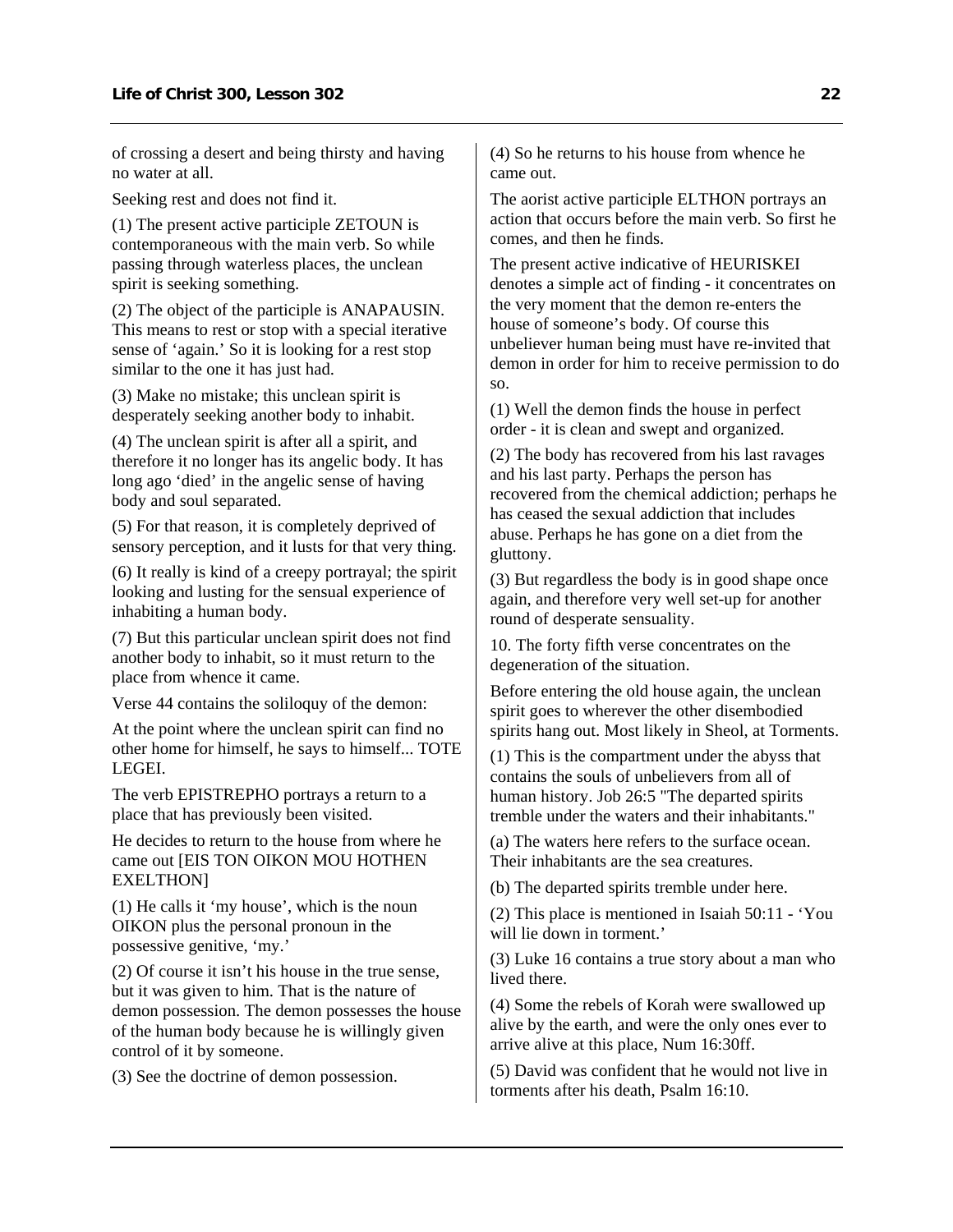(6) The resurrection removes the power of Sheol, or physical death, Hosea 13:14.

(7) These unbelievers await the final judgement of the great white throne. They are those who reside in 'Hades' per Rev 20:13. Death is a reference to the living who reside on planet earth.

But nevertheless the unclean spirit goes and takes alongside himself seven other evil spirits.

(1) The verb PARALAMBANEI portrays the taking alongside. It is a kind of chummy verb, where there is companionship. The pronoun HEAUTOU 'himself' emphasizes that very thing again.

(2) The idea is a kind of thing where the one unclean spirit says to others 'Hey guys I found a fantastic body, come on along with me, and we'll have a blast.'

(3) But of course they do not have the man's best interests at heart.

And so after entering they all eight reside there. And the last state of the man becomes worse than the first.

(1) Well this should be obvious; whereas before there was only one, now there are eight.

(2) And eight having a riot in one man's body is a great riot indeed. Eight desperate angelic souls seeking to have sensual experiences of various kinds - eating, sex, art, drama, exercise, sunning, music, and much more. I am sure.

(3) Do the demons decide by democracy what they will do next? Of course not. Do they obey one master? No. They all try to do it at once, so that the poor fool who has let them in is now considered quite insane.

11. "So also will it be with this evil generation."

The comparative adverb HOUTOS draws a line of comparison between the twice-possessed man and the current generation in Israel.

The future indicative of the verb EIMI points to a certain future reality for the evil generation.

So they are like a man who is demon possessed, and then relieved of his burden because the demon is cast out.

During the time between possessions, the man has an opportunity to stay demon-free forever through accepting Christ as his savior.

But instead of that, he decides to get into shape, and to undergo some kind of regimen of selfimprovement, all of which is complete folly.

Self-improvement within the confines of the cosmic system does not improve anything, and in the end you are worse off than when you started.

If ever there was a perfect example of this it would be psychotherapy. There is nothing wrong with the renovation of the soul under the principle of divine grace. There is everything wrong with it under human power and philosophy.

But there are many other things that fall under this umbrella as well. Exercise and diet are cosmic forms of self-improvement when devoid of proper motivation. The apostle Paul was an advocate of exercise, but not for some foul reason of selfimprovement. He just wanted to be in good shape so that he could study more.

Makeovers motivated by vanity or adultery are an evil form of self-improvement.

But all of these forms of so-called selfimprovement lead to greater degeneracy. And even if it is not within the realm of demon-possession, it is another cycle downward into the cosmic cesspool.

Even as a Christian you may make decisions from a position of weakness and unhappiness; these kinds of decisions always result in greater degeneracy and weakness.

If you make a decision that undermines your priorities, then it is going to result in greater weakness; weakness always breeds weakness.

Col. Thieme has often said, the more you surrender to fear, the more fear will have power over your life.

Well, let's expand that; the more you surrender to unhappiness, the more power unhappiness will have over your life.

The more you surrender to anger, the more power anger will have over your life.

The more you surrender to lust, the more power lust will have over your life.